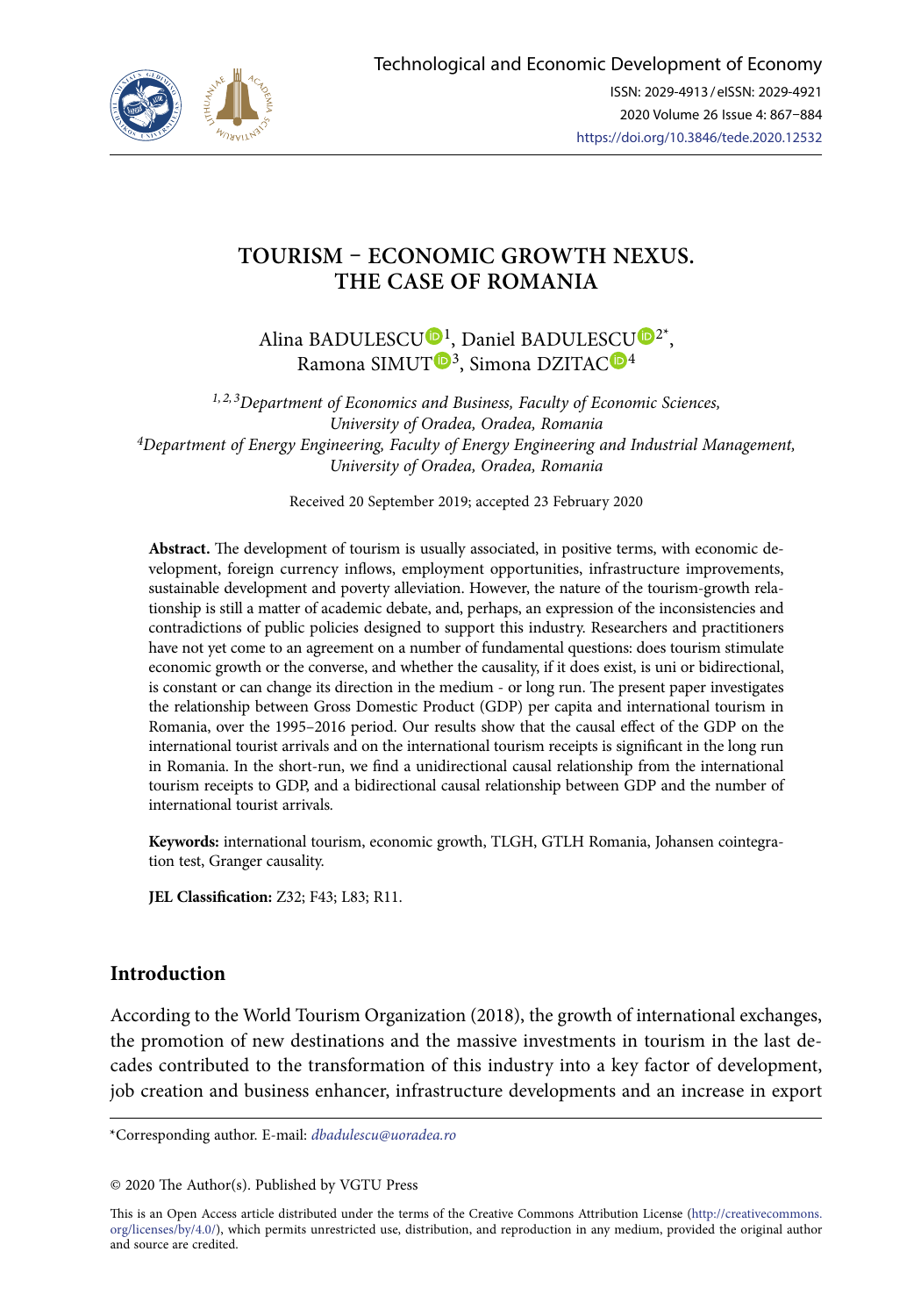incomes. The share of tourism in the global economic activity is estimated at ca. 10% of the world's GDP, 7% of global trade and almost 10% of total jobs (World Tourism Organization [WTO], 2019). In the last decade, the growth rate of worldwide international tourist arrivals (overnight visitors) is almost double that of the global economy. These figures could be even greater if we also consider the indirect effects of tourism development to other economic sectors. Thus, according to the World Travel & Tourism Council [WTTC], travel and tourism is one of the largest sectors, covering 10.4% of world GDP (WTTC, 2019), and the benefits are particularly significant in developing countries. International tourism generates income growth, increases competition and efficiency among local firms, by connecting them to the international network of tour-operators, and, not least, by creating economies of scale in small firms (Balaguer & Cantavella-Jorda, 2002).

The development of tourism industry has become a significant issue in numerous countries, both theoretically and practically, by designing and adopting various policies and stimuli. Thus, tourism has been positively associated to economic development, monetary gains, generation of employment opportunities, infrastructure improvements, sustainable development and the reduction of poverty, but also associated to more sensitive and ambivalent topics, such as social and environmental impact, cultural values etc. International tourism incomes can be assimilated to an alternative form of export, both through the direct revenues of tourism services, as well as by stimulating the consumption of local products (in other words, stimulating the *export* of said products). Tourism improves the development opportunities of small, local businesses (Watkins et al., 2018). In other words, tourism is a source of revenue based on *in situ* consumption (Cortés-Jiménez et al., 2009). Implicitly, this type of consumption isn't limited through a development of tourism in a given (social, geographical) context, but to other sectors of the national or local economy, through spill-overs and externalities (Balaguer & Cantavella-Jorda, 2002). Finally, tourism contributes to generating investments flows and financial resources for local and central public administrations, and thus contributes to solving social issues by improving employment opportunities and the standard of living, as well as by harmonising the rate of local and regional growth (Sehleanu, 2019). The interest in analysing tourism with respect to economic growth and government policies also stems from the fact that tourism (as an export supplier) can be a complementary channel consolidating economic growth (Lanza & Pigliaru, 2000), being taken into account in policies, strategies and promotional actions by governments (Cortés-Jiménez et al., 2009). However, there are researchers considering that the role of tourism as a substitute of imports and a source of monetary gains should not be exaggerated, due to its extreme sensitivity to external competition, high prices' elasticity, unforeseen external events (disasters, epidemics, and terrorism), fashion and seasonal changes (Mathieson & Wall, 1982; Bac & Aksoz, 2017).

All in all, investigating the direction of the complex relationship between tourism and economic growth is essential in providing evidence to be employed in shaping economic policies regarding the development of tourism industry.

This study focuses on the case of Romania, an emerging Eastern European economy with a particular situation of tourism ressources versus tourism industry contribution to GDP. The expectations of transitional and emerging countries regarding tourism as a driver of economic growth, but also as beneficiary of reforms and political and economic trans-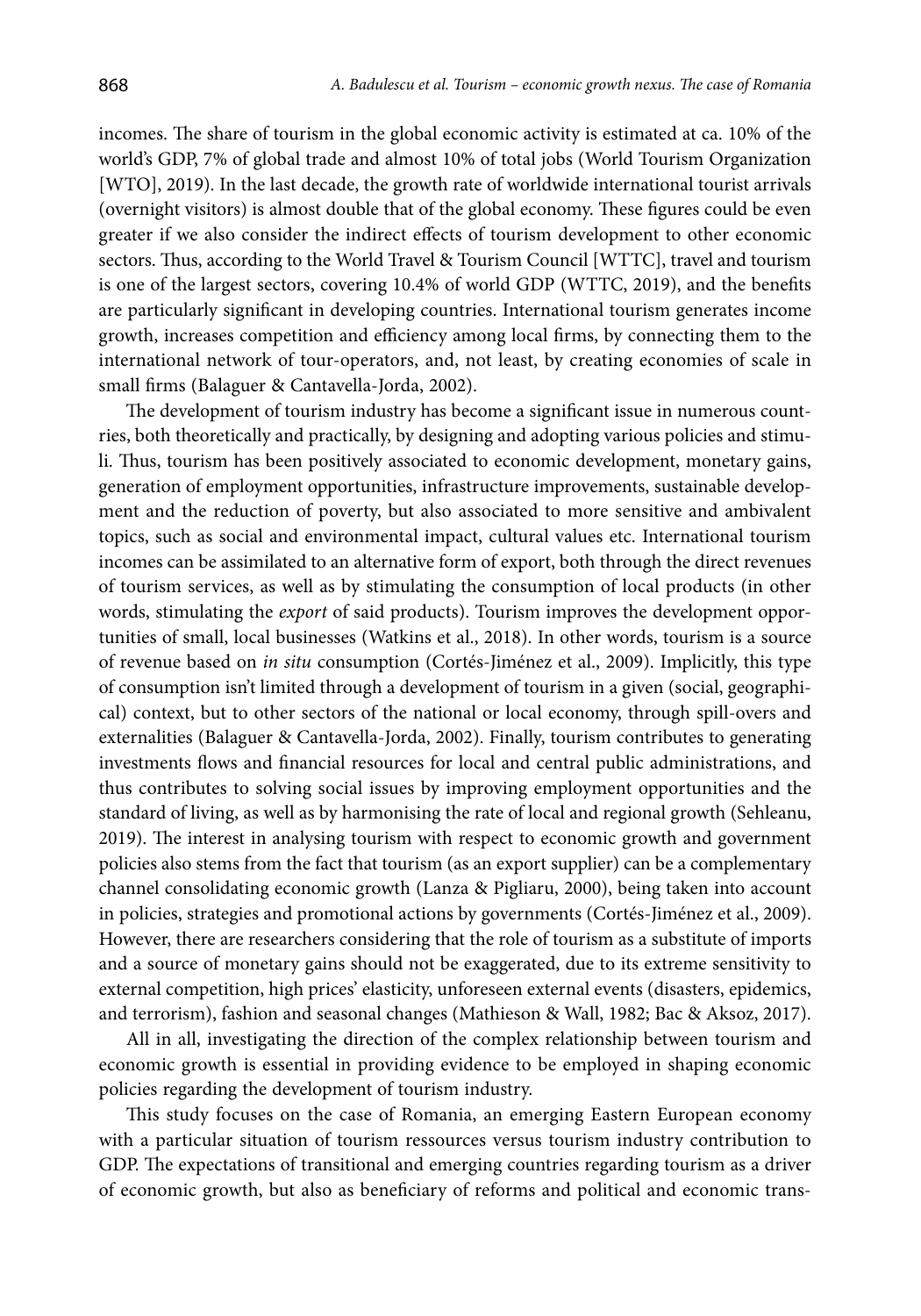formation (especially in Central and Eastern Europe) are considerable and have a history of over 20 years. Romania is an epitome of this situation: endowed with a significant touristic heritage, it experienced a decline of internal tourism in the first decades after 1990, and an increased dynamism of outbound flows. Slowly, these tendencies were counterbalanced by the growth and continuous adaptation of accommodation capacity, a revival of inbound flow, a balancing of touristic inflows and outflows, and a slow but steady growth of the share of tourism in the GDP. This begs the question, to what extent is this rebound of tourism due to Romania's economic growth in the last decade and to what extent has tourism contributed to said growth. We consider that the answers are relevant not only to this specific case, but also in regional (and wider) terms, considering the necessity of intelligent and efficient policies aiming to exploit touristic potential and harmonize the evolution of the tourism sector to the overall development of the world's regions and states.

Therefore, this study investigates the nexus between international tourism (expressed by both international tourist arrivals and international tourism receipts) and economic growth (measured by GDP per capita) for the case of Romania. We examine all the directions of this nexus, i.e. the tourism-led economic growth hypothesis (TLGH) and the economy-driven tourism growth hypothesis (EDTGH), by using the Johansen cointegration test and Granger causality for the 1995–2016 period of time. The (remaining part of the) paper is organized as follows. In Section 1 we present a literature review on the hypotheses of the tourism-economic growth relationship on an international and Romanian level. In Section 2 we present the data and methodology, in Section 3 the calculations and in Section 4 we discuss the results. In the last section we present a brief conclusion of the results obtained in this study, policy recommendations and the limitations of the study.

#### **1. Literature review**

#### **1.1. Hypotheses on tourism – economic growth nexus: international overview**

While the existence of a tourism-growth relationship is accepted and empirically proven in numerous cases and regional contexts, there is yet no consensus on its fundamental aspects, e.g. its direction, strength and time-dependence. In other words, does tourism stimulate economic growth or is the converse true? Is there a causality relationship between the two, and, provided that it exists, is it uni- or bidirectional, and can it change its direction on the medium or long-term? Empirical literature on the causal relationship between tourism and economic growth groups these hypotheses in four main categories.

The first is the tourism-led growth hypothesis – TLGH (or TLEG), which states that tourism is a major driver for economic growth. The second is the growth-led tourism hypothesis – GLTH (or *economic driven tourism growth hypothesis* – EDTG), which considers that economic growth contributes to the development of the tourism sector. The third considers a bidirectional relationship between them (*bidirectional causality hypothesis* – BC). Finally, the last view (the fourth) is that of neutrality (*no causality hypothesis* – NC).

TLGH is by far the most supported model (as shown by a varied and significant body of economic literature), a model which is based on variate model and techniques (cross section and panel data, VAR or VECM, ARDL, ARCH, GARCH, input-output analysis).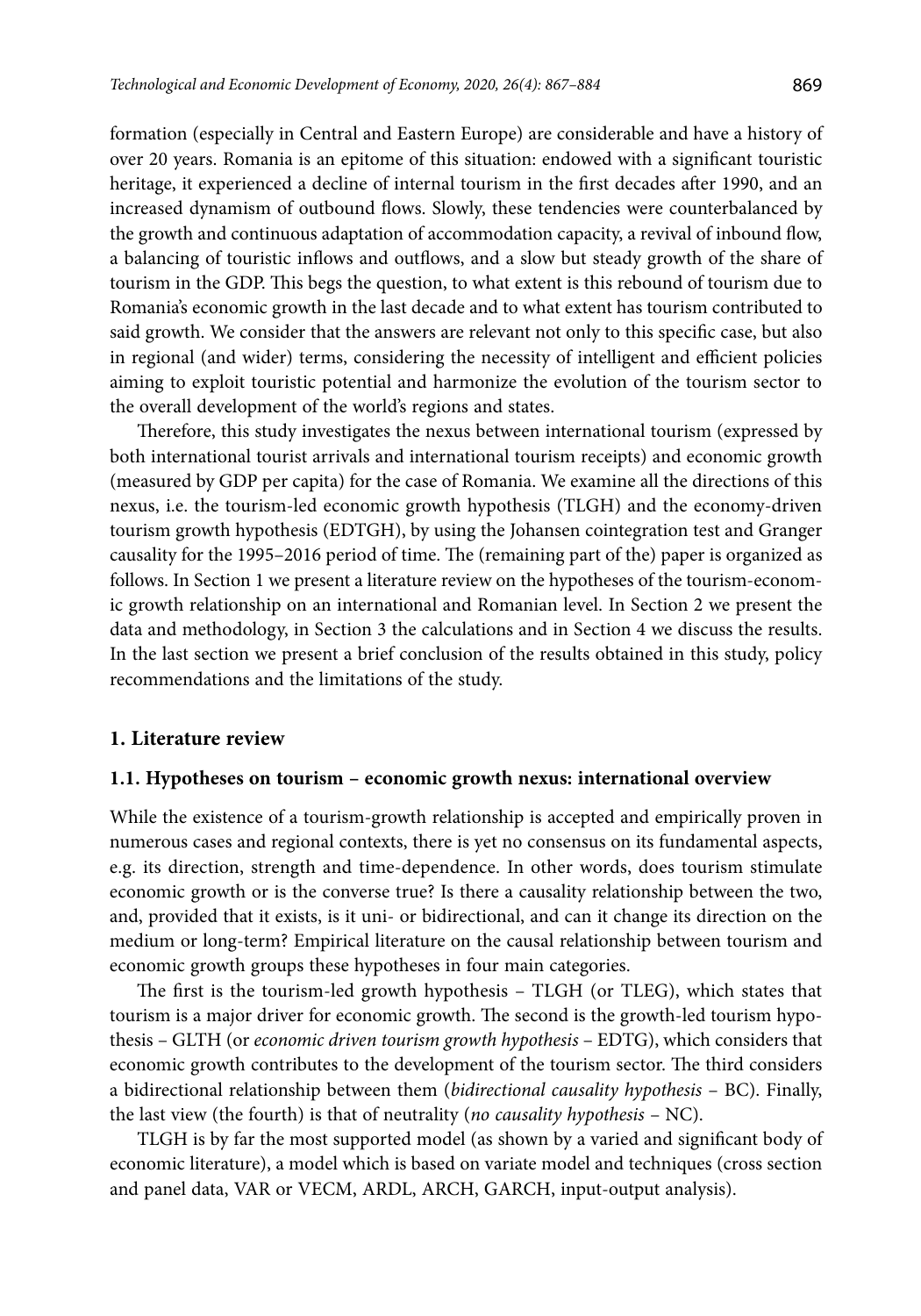The TLGH hypothesis is demonstrated by Balaguer and Cantavella-Jorda (2002) in the case of Spain between 1975–1997, who include in the model the evolution of real GDP, international tourism receipts, and the effective real exchange rate; Durbarry (2004) in the case of Mauritius for the relationship between real exports and real GDP between 1952 and 1999; Hye and Khan (2013) in the case of Pakistan, who identify the relationship as most significant in the long run; Kibara et al. (2012) for Kenya, both long and short term. Arslanturk and Atan (2012) for Turkey, Tang and Tan (2015) for Malaysia, and Mishra et al. (2011) for India, support a long-term one-way causality between tourism activities and economic growth, while Akinboade and Braimoh (2010) for South Africa additionally support a short-term causality. Jalil et al. (2013) for Pakistan between 1972–2011, and Brida et al. (2008) for Chile, also found out that economic development in the above-mentioned nations was supported by the development of international tourism. Sanchez Carrera et al. (2008) for 1980–2007 in Mexico, and Bento (2016) for 1995–2015 in Portugal, confirm the TLGH hypothesis, i.e. that tourism development precedes economic growth. In the case of Greece, both Eeckels (2012) for 1976–2004, and Bayramoğlu and Arı (2015) for 1980–2013, found unidirectional causality, i.e. from the spending of foreign tourists to economic growth. Other studies confirm TLGH for groups of countries, such as Schubert et al. (2011) on small island economies dependent on tourism between 1970 to 2008, Caglayan et al. (2012) who found a unidirectional causality from tourism to economic growth in the case of 135 East and South Asian economies, and a unidirectional causality but this time from economic growth to tourism in the case of Latin America and Caribbean economies (Gwenhure & Odhiambo, 2017), or Fahimi et al. (2018) on several small states over the period 1995–2015. Lee and Chang (2008), analysing OECD and non-OECD countries for the interval 1990–2002, state that TLGH holds only for OECD economies. Sequeira and Nunes (2008), analysing a few groups of countries (including small and developing countries), from 1980 to 2002, discover a unidirectional tourism-to-growth relationship, but weaker in small and developing countries. Cárdenas-García et al. (2015) classify 144 countries into 2 groups, based on unequal socioeconomic development, and discover that tourism foster economic growth mostly in developed economies. In economies with a lower level of economic development, while tourism did positively influence economic growth, it did not ensure the countries' or local economies' prosperity.

A second perspective, the GLTH claims that economic growth determines the development of tourism. By various methods and tests (bivariate model, VAR and Granger causality tests, Toda-Yamamoto causality or ARDL bounds testing), the relationship is confirmed by Oh (2005) for 1975–2001 in South Korea, by Katircioglu (2009a) for Cyprus, and by Payne and Mervar (2010) in the case of Croatia (2000–2008).

The third perspective is grounded on a series of studies which highlight, at least for a certain number of countries and time-frames, a bidirectional influence of tourism and economic growth. Thus, analysing international tourism in Greece for 1960–2000, Dritsakis (2004), by Johansen cointegration and error correction, supports a bidirectional influence between international tourism and growth. By similar methods and tests, the same relationships are identified in Turkey for 1980–2004 (Demiroz & Ongan, 2005), Taiwan between 1959 and 2003 (Lee & Chien, 2008) and 1956 to 2002 (Kim et al., 2006), Ecuador (Rivera, 2017), Italy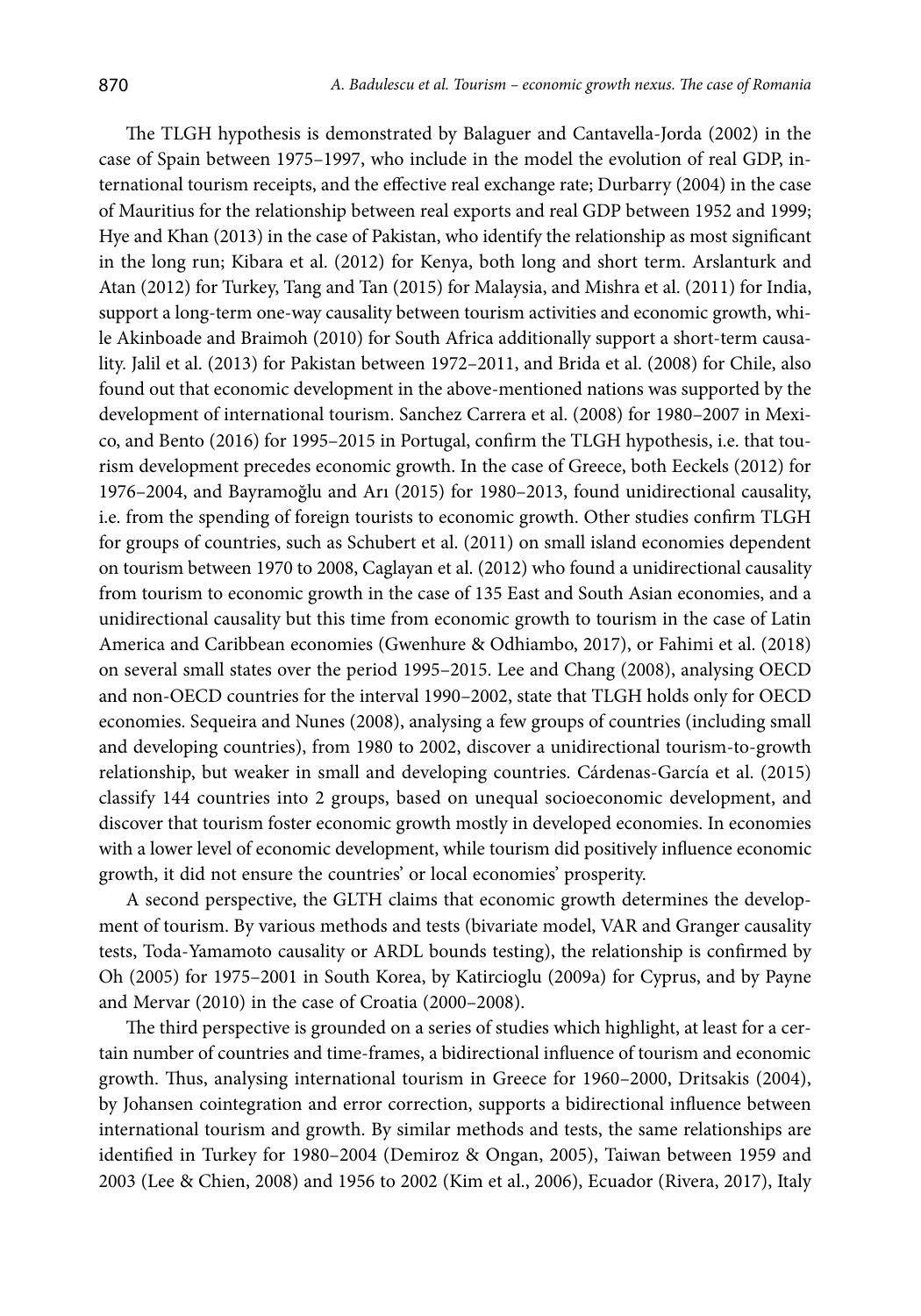and Spain from 1954 to 2000 (Cortés-Jiménez et al., 2009). In addition to these studies, which refer to a single or at most two countries, a number of studies identify a bidirectional relationship between tourism and growth for groups of countries or regions, such as Tugcu (2014) for Mediterranean countries between 1988 and 2011, Apergis and Payne (2012) for nine Caribbean countries, Dogru and Bulut (2018), for seven European countries, Chou (2013) for 10 European emerging economies between 1988–2011, or Lee and Chang (2008) for several non-OECD economies.

The last hypothesis, that of neutrality, claims the non-existence of causality between tourism and growth, as encountered in the works of Brida et al. (2011) for Latin America, Katircioglu (2009b) (insignificant or unconvincing causal relation) and Ozturk and Acaravci (2009) both for Turkey, Kasimati (2011) for Greece, or Tang and Jang (2009) for US.

#### **1.2. The relationship tourism – economic growth in Romania**

While Romanian tourism is of substantial interest to Romanian (and occasionally international) researchers, systematic analyses of the relationship between tourism and economic growth are relatively few. In the following paragraphs we will summarise the most important contributions to the topic.

Surugiu et al. (2009) analysed tourism's importance and contribution to the Romanian economy between 1990 and 2008, a period characterised by a decline in tourism activity. Using Input – Output analysis, the authors found a relatively low potential for economic operators in tourism to increase the supplies for sectors using the tourism product in their production (Surugiu et al., 2009).

In another study, C. Surugiu and M.-R. Surugiu (2013) found that TLGH holds for Romania (C. Surugiu & M.-R. Surugiu, 2013). In other words, the authors highlight the fact that tourism exerts a significant impact on growth and, thus, the demand for internal tourism should be encouraged, while also monitoring the noticeable increase in the outbound Romanian tourism. Promoting national tourism destinations, improving the infrastructure and diversifying recreational facilities must take place concurrent with increasing awareness of the general benefits resulting from supporting internal tourism.

Finally, C. Surugiu and M.-R. Surugiu (2015), reinterpret the results of Zaman et al. (2010), by applying and developing the Generation of Regional Input – Output Model on a specific region of Romania. The authors insist on the significance of the obtained results, which need to be extended to the other regions of Romania, in order to provide theoretical arguments for policies supporting tourism, as well as to better value the natural and cultural heritage of tourism (Zaman et al., 2010).

Without supporting or explicitly mentioning any of the above-mentioned theories (TLGH, GTLH), other studies and articles highlight the potential and good growth rates of tourism in Romania, while also mentioning the precarious state of the infrastructure, the lack of vision of sectorial or macroeconomic policies, and the overall state of economic development as hindrances in fully capitalising the potential of this sector (Mazilu et al., 2018), as well as the imperative of Romania not being considered an interesting, yet *peripheral* destination of international tourism (Postelnicu & Dabija, 2018).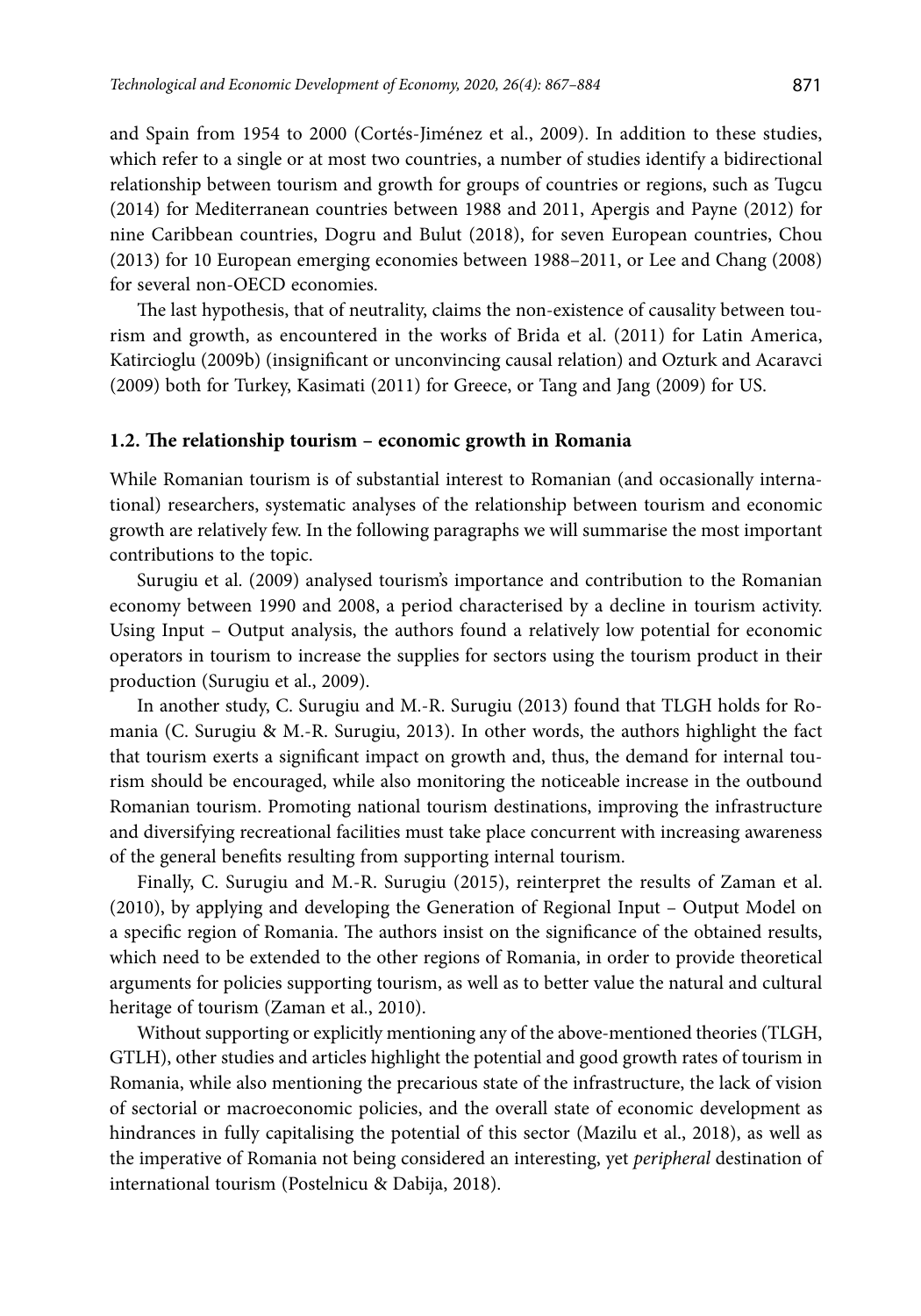Other figures and opinions on the tourism contribution to the national economy are provided by Romanian country reports issued by WTTC, the most recent being *Travel* & *Tourism Economic Impact 2018. Romania* (WTTC, 2018). While not explicitly stated, WTTC supports (through promoted indicators – direct and indirect contribution to GDP, employment, visitors, exports and investments) the TLGH hypothesis, i.e. travel and tourism are a significant economic activity in most countries, with direct, indirect and induced economic effects (WTTC, 2012). According to these studies, in 2017, in Romania, the tourism direct contribution to GDP was USD 3,024.1 million (1.4% of total GDP), with prognosis to rise by 4.6% in 2018, and to 2.1% per annum, from 2018–2028, to 1.5% of total GDP in 2028. The total contribution of travel & tourism to GDP was USD11, 185.7 million (5.3% of GDP in 2017), and is forecast to rise by 5.5% in 2018–2028. Regarding the relative importance of the overall contribution of travel & tourism sector to GDP, out of 185 countries, Romania (2017) is ranked the 59<sup>th</sup> (in absolute terms), and the  $150<sup>th</sup>$  (in relative size), which could improve in the next decade to the 44<sup>th</sup> place (WTTC, 2018).

Moreover, the tourism-growth relationship for Romania is encountered in other panel analysis studies, alongside other countries (grouped by various criteria: regional, level of development etc.). The framing of Romanian tourism into one of the four theories according to each paper is presented in Table 1.

In conclusion, based on empirical studies listed above, different results have been obtained for Romania, such as: a majority of studies which describe a unidirectional causality support the TLGH hypothesis rather than the EGTH. However, a few studies show a bidirectional causality, but only in the short term.

| Author/s and<br>publication's year                        | Method                                     | Conclusion                                                                                           | Obs                                                                                                                             |
|-----------------------------------------------------------|--------------------------------------------|------------------------------------------------------------------------------------------------------|---------------------------------------------------------------------------------------------------------------------------------|
| C. Surugiu and<br>M.-S. Surugiu (2013)                    | Vector error<br>correction model<br>(VECM) | Tourism-led growth<br>hypothesis was confirmed<br>for domestic tourism                               | Romania 1988-2009<br>Variables: GDP growth,<br>exchange rate and tourism<br>consumption (domestic<br>and international tourism) |
| C. Surugiu, Frent,<br>and M. Surugiu<br>(2009)            | Input-Output<br>model (IO<br>model)        | Very low output, income,<br>value added, and<br>employment multipliers                               | Romania, 1990-2008<br>Variables: tourism<br>demand, output, income,<br>employment and value<br>added                            |
| Zaman, Vasile, M.-R.<br>Surugiu, and<br>C. Surugiu (2010) | Input-Output<br>model (IO<br>model)        | Decreasing share of tourism<br>in overall national output.<br>Tourism registers small<br>multipliers | Romania, 2000-2008<br>Variables: tourism arrivals.<br>output, wage earnings,<br>employees and value<br>added                    |
| C. Surugiu and<br>M. R. Surugiu (2015)                    | A regional Input-<br>Output analysis       | Lower backward or forward<br>regional multipliers for<br>tourism compared to other<br>sectors        | Romania, 2008, Variables:<br>tourism demand, output,<br>gross value added                                                       |

Table 1. Empirical studies on the tourism-growth causal relationship in Romania (source: own elaboration)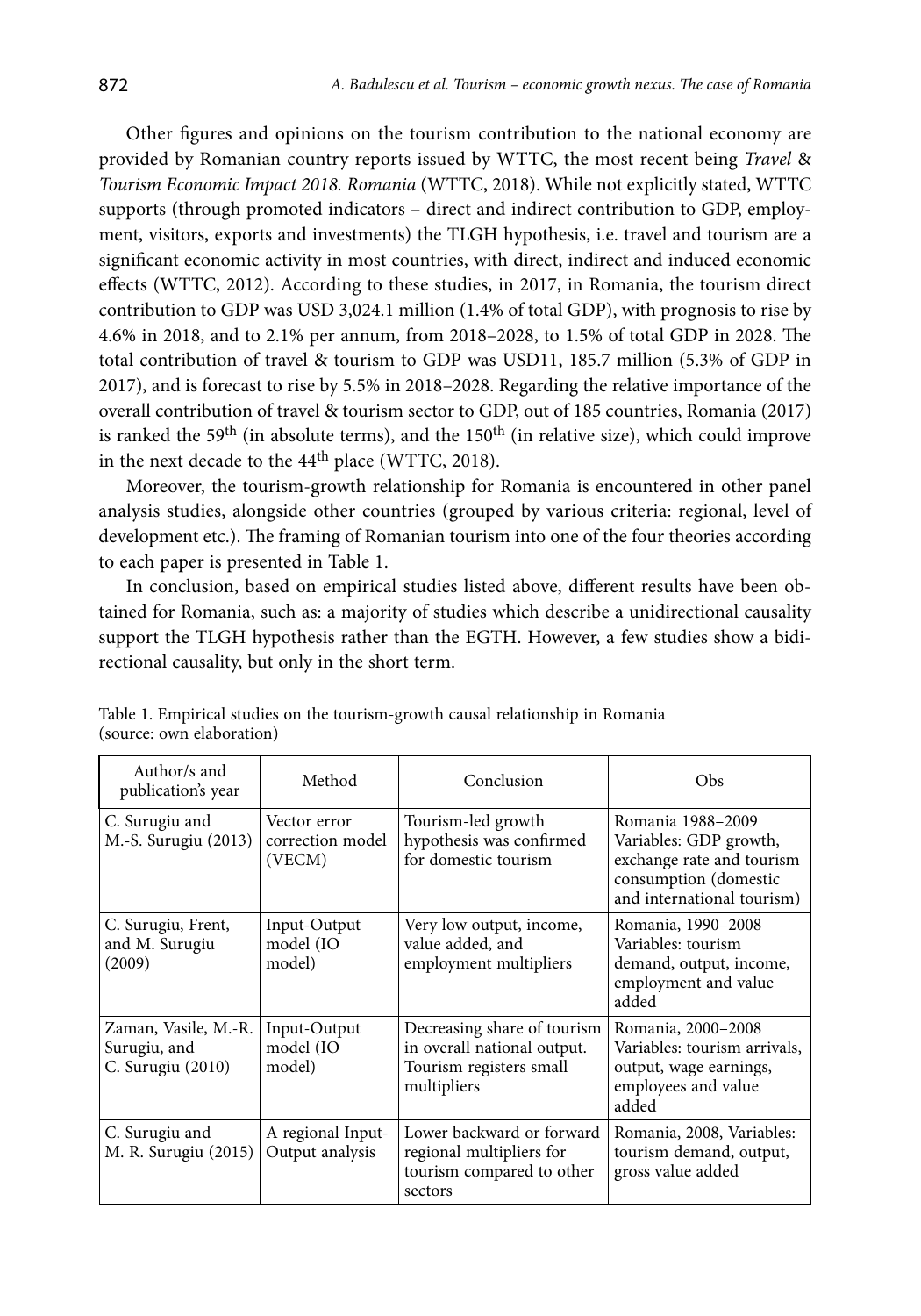# *Continue of Table 1*

| Author/s and<br>publication's year                                    | Method                                                                                                                                                                       | Conclusion                                                                                                                                                                                                                                                                                                                                                                                                 | Obs                                                                                                                                     |
|-----------------------------------------------------------------------|------------------------------------------------------------------------------------------------------------------------------------------------------------------------------|------------------------------------------------------------------------------------------------------------------------------------------------------------------------------------------------------------------------------------------------------------------------------------------------------------------------------------------------------------------------------------------------------------|-----------------------------------------------------------------------------------------------------------------------------------------|
| WTTC (Country<br>Report Romania)<br>(2018)                            | Sum of (1) direct,<br>(2) indirect<br>(inter-industry<br>linkages), and<br>(3) induced<br>(incomes earned)<br>directly and<br>indirectly in the<br>local economy)<br>impacts | Contribution of Travel<br>& Tourism sectors to<br>Romanian economy (2017)<br>was:<br>$-5.3\%$ in total GDP;<br>$-6.3\%$ in total<br>employment;<br>$-8.1\%$ in total investment                                                                                                                                                                                                                            | Romania, 2017-2018                                                                                                                      |
| Biji, Lilea, Vătui, and<br>Roșca (2015)                               | Multi-criteria<br>analysis by the<br>method of ranks<br>and the method<br>of relative<br>distance:<br>The linear trend<br>function:<br>The second-<br>degree parabola.       | For the market share of<br>tourist demand time series<br>(number of nights spent in<br>the main tourism region/<br>total country), it is observed<br>that both functions indicate<br>increasing trends for five<br>regions, decreasing trends<br>for 11 regions, and opposite<br>tendencies, with increasing<br>linear function in 8 regions<br>and with increasing second<br>degree parabola in 3 regions | <b>EU Members State</b><br>(countries and regions),<br>including Romania,<br>1998-2011                                                  |
| Badulescu, Simut,<br>and Badulescu<br>(2018)                          | Autoregressive<br>Distributed Lag<br>(ARDL) model                                                                                                                            | Between tourism<br>(international arrivals, and,<br>respectively, international<br>receipts) and GDP, exist:<br>- a short-run bidirectional<br>relationship;<br>- a long-run<br>unidirectional<br>relationship                                                                                                                                                                                             | Central and Eastern<br>European economies,<br>including Romania,<br>1995-2015<br>Variables: GDP per capita<br>and international tourism |
| Cárdenas-García,<br>Sánchez-Rivero, and<br>Pulido-Fernández<br>(2015) | Structural<br><b>Equation Model</b><br>(SEM)                                                                                                                                 | TLGH validated for<br>Romania                                                                                                                                                                                                                                                                                                                                                                              | 144 countries, including<br>Romania, 1991-2010<br>Variables: multiple                                                                   |
| Škrabić Perić and<br>Vidović (2017)                                   | Heterogeneous<br>Panel Granger<br>causality test                                                                                                                             | <b>Bidirectional Granger</b><br>causality GDP - tourism<br>for 5 European emerging<br>economies                                                                                                                                                                                                                                                                                                            | 11 economies, including<br>Romania, 1995-2013<br>Variables: GDP and<br>international tourism<br>receipts                                |
| Chou (2013)                                                           | Panel causality<br>analysis                                                                                                                                                  | Tourism-growth<br>relationship significant, but<br>no significant relationship<br>between the per capita<br>real GDP and domestic<br>tourism spending (neutral<br>relationships) in Romania,<br>Bulgaria and Slovenia                                                                                                                                                                                      | 10 transition countries,<br>including Romania,<br>1988–2011<br>Variables: GDP per capita<br>and domestic tourism<br>spending            |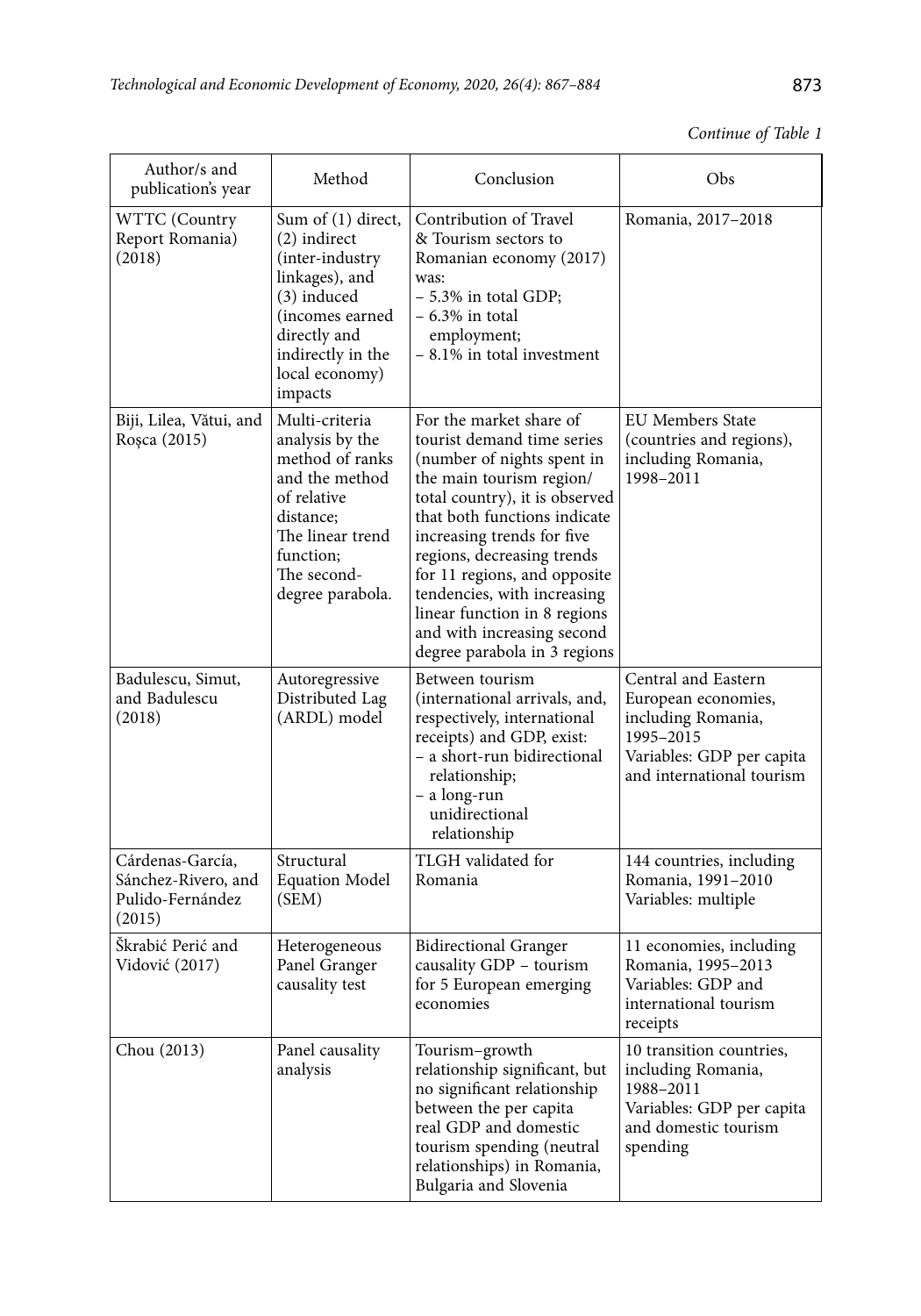|  |  | End of Table 1 |  |
|--|--|----------------|--|
|--|--|----------------|--|

| Author/s and<br>publication's year                                    | Method                                                                                                                       | Conclusion                                                                                                                                               | Obs                                                                                                                                                                                                                |
|-----------------------------------------------------------------------|------------------------------------------------------------------------------------------------------------------------------|----------------------------------------------------------------------------------------------------------------------------------------------------------|--------------------------------------------------------------------------------------------------------------------------------------------------------------------------------------------------------------------|
| Martins, Gan, and<br>Ferreira-Lopes<br>(2017)                         | Panel data<br>Poisson<br>regression model<br>and<br>Standard methods<br>for panel data<br>with real valued<br>dependent data | Real expenditures per<br>arrivals has a quite lower<br>effects on GDP                                                                                    | 218 countries, including<br>Romania, 1995-2012<br>Variables: World GDP per<br>capita, nominal exchange<br>rate, relative prices, and<br>tourism demand (inbound<br>number of visitors and<br>tourism expenditures) |
| Sánchez-Rivero,<br>Pulido-Fernández,<br>and Cárdenas-García<br>(2013) | Canonical<br>correspondence<br>analysis                                                                                      | Inconclusive results -<br>Country with medium<br>economic growth and<br>medium to weak tourism<br>growth                                                 | 177 countries, including<br>Romania, 1999-2008<br>Variables: the growth of<br>tourism (6 indicators) and<br>economic development<br>(8 indicators)                                                                 |
| Arezki, Cherif, and<br>Piotrowski (2009)                              | Instrumental<br>variables<br>techniques (IV)                                                                                 | Positive relationship<br>between tourism receipts<br>and growth (however,<br>the impact of tourism on<br>economic growth should<br>not be overestimated) | 127 countries, including<br>Romania, 1980-2002<br>Variables: GDP per capita<br>and tourism receipts                                                                                                                |

# **2. Data and methodology**

In order to investigate the presence of the relationship between the Romanian GDP per capita (constant 2010 US\$) (GDP) and international tourism in Romania, measured by the number of arrivals (ARIV), and also the presence of a relationship between GDP per capita (in constant 2010 US\$) (GDP) and international tourism measured by the international tourism receipts (expressed in current US\$) (REC), this study employs the Johansen cointegration test and Granger causality. We used data provided by The World Bank database (2017). Given the limited availability and accessibility of the data, this study refers to the period 1995–2016. Table 2 presents the descriptive statistics for the dataset.

| Table 2. Descriptive statistics (source: World Development Indicators (The World Bank, 2017)) |  |  |  |  |  |  |  |
|-----------------------------------------------------------------------------------------------|--|--|--|--|--|--|--|
|-----------------------------------------------------------------------------------------------|--|--|--|--|--|--|--|

|                |         | Variables |            |  |  |  |  |
|----------------|---------|-----------|------------|--|--|--|--|
|                | GDP     | ARIV      | <b>REC</b> |  |  |  |  |
| Minimum        | 4779.7  | 4794000   | 306000000  |  |  |  |  |
| Maximum        | 10065.5 | 10223000  | 2630000000 |  |  |  |  |
| Mean           | 7048.64 | 6733682   | 1290000000 |  |  |  |  |
| Median         | 7121.6  | 6318500   | 1480000000 |  |  |  |  |
| Std. Deviation | 1816.72 | 1642634   | 789000000  |  |  |  |  |
| Skewness       | 0.0377  | 0.4658    | 0.0571     |  |  |  |  |
| Kurtosis       | 1.4823  | 2.0186    | 1.3872     |  |  |  |  |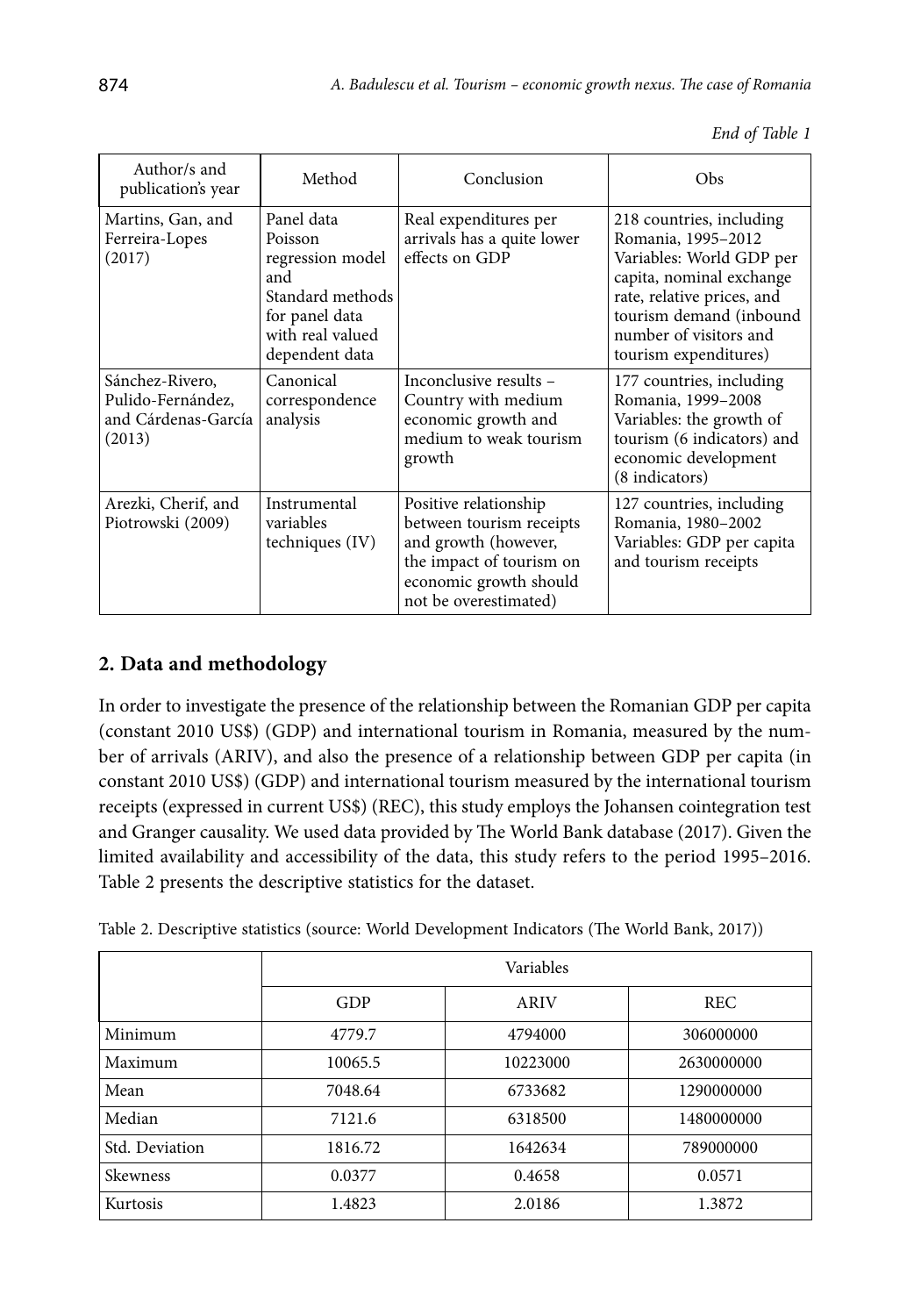According the descriptive statistics, all the variables are positively skewed and have a small kurtosis. Natural logarithms are used to transform the variables to ease the interpretation of the parameters and to avoid any problems of heteroscedasticity.

To test the long-run relationship between time-series variables, during the last two decades, a variety of econometric methods have been used. Although the econometric analysis of the time series starts from the assumption that the data in the observed time series have the stationary property, most economic time series do not satisfy the stationary conditions due to the many changes in the business environment. Thus, aspects regarding the importance, the consequences and the modalities of testing and realization of stationary assumptions become very important in the analysis of time series. Therefore, in order to test the relationship and the causality between the selected variables, firstly we examine the stationarity of all the variables. The next step is to test for cointegration in order to determine if the long-run equilibrium relationship between the selected variables exist or not, and the third step is to test the causality in order to find the type and the direction of the relationship.

Starting from these variables, i.e. GDP, ARIV and REC, we have stated and tested the following three hypotheses:

**H1:** For Romania, there is a long-run equilibrium that characterizes the relationship between tourism and economic growth.

**H2:** For Romania, there is a unidirectional relationship between international tourism and GDP: tourism-led economic growth hypothesis (TLGH) or the economy-driven tourism growth hypothesis (EDTGH).

**H3:** For Romania, there is a bidirectional relationship between economic growth and tourism.

#### **3. Calculation**

The analysis starts by investigating the stationarity or unit root test of the variables number of international tourist arrivals (ARIV), international tourism receipts (REC) and GDP per capita (GDP), see Table 3. We use the most common test, the Augmented Dickey Fuller test (see Dickey & Fuller, 1979).

The unit root test results (ADF test) indicates that the null hypothesis is rejected at the 5% significance level after the first difference for ARIV variable and REC variable, while for GDP the null hypothesis is rejected at the 10% significance level after the first difference. Thus, it can be concluded that all variables have a unit root. Because the series are stationary at the first difference, these are integrated of order one, I(1). If the series of data are non-stationary at the level, they can be cointegrated, i.e. there is at least one linear combination between them that is stationary. Because the variables have the same order of integration I(1), the condition to be cointegrated is respected.

Johansen (1988) and Johansen and Juselius (1990) derived a procedure, maximum likelihood, that overcame the limitation of univariate cointegration (Johansen & Juselius, 1990). In order to examine the existence of a cointegration between the selected variables, the methodology we use to estimate the model parameters is that proposed by Johansen (1991) and Johansen & Juselius (1990), according to which the null hypothesis of non-cointegration will be tested.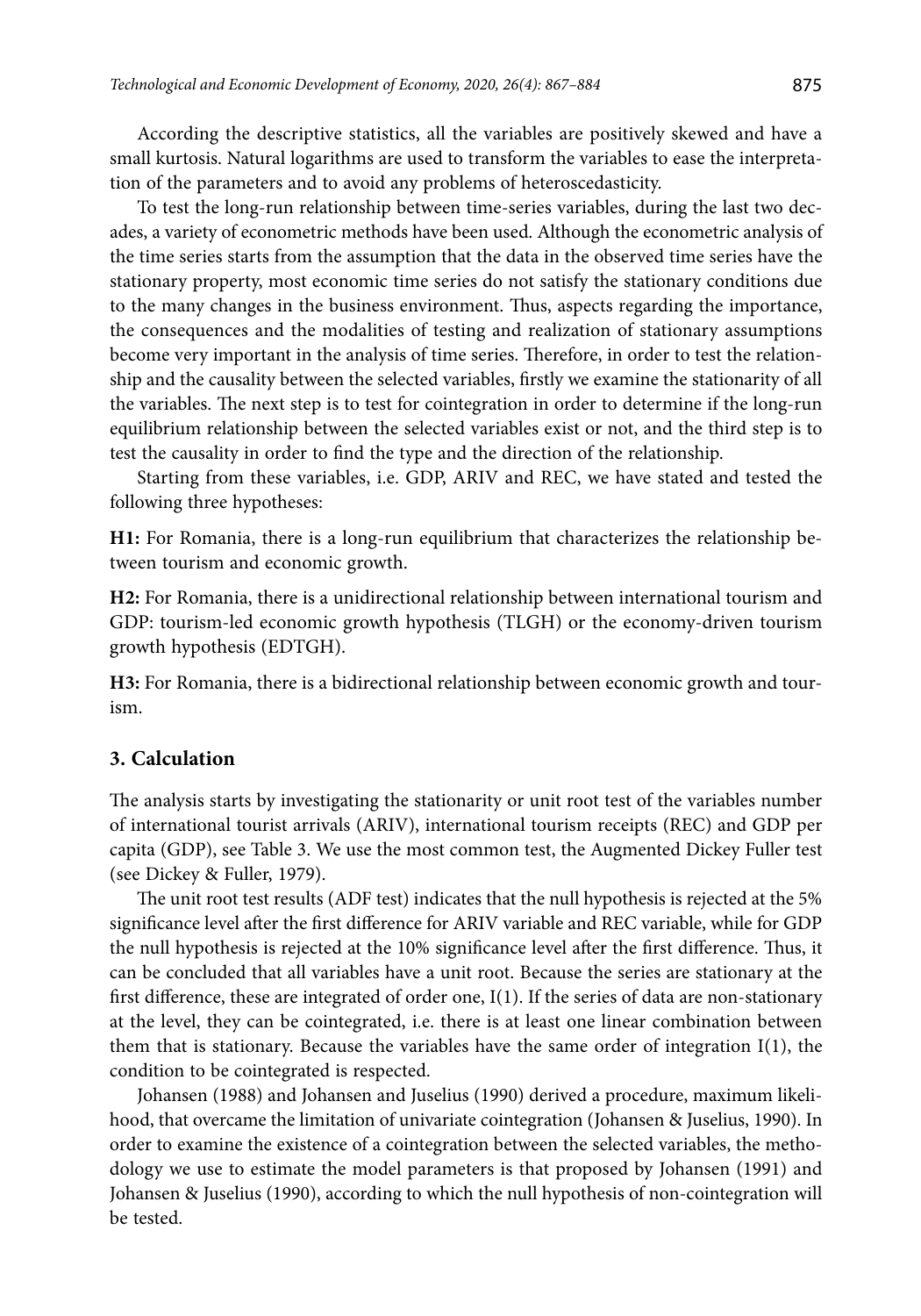| $H_0$ : the series has a unit root<br>$H_1$ : the series is stationary |                          | Log values          |                     |                     |  |  |
|------------------------------------------------------------------------|--------------------------|---------------------|---------------------|---------------------|--|--|
|                                                                        |                          | LGDP                | LARIV               | LREC                |  |  |
|                                                                        | None                     | 3.597958 (0.9996)   | 1.397137 (0.9542)   | 0.906403(0.8959)    |  |  |
| ADF<br>(level)                                                         | Intercept                | 0.077361(0.9559)    | $-0.105441(0.9367)$ | $-0.561286(0.8596)$ |  |  |
|                                                                        | Trend & intercept        | $-1.654713(0.7350)$ | $-2.805906(0.2104)$ | $-1.895031(0.6213)$ |  |  |
|                                                                        | None                     | $-2.088676(0.0381)$ | $-3.650701(0.0010)$ | $-3.262762(0.0025)$ |  |  |
| ADF<br>(1 <sup>st</sup> diff)                                          | Intercept                | $-2.828529(0.0721)$ | $-3.950526(0.0074)$ | $-3.298809(0.0288)$ |  |  |
|                                                                        | Trend & intercept        | $-2.824689(0.0812)$ | $-3.967131(0.0280)$ | $-3.221693(0.1084)$ |  |  |
|                                                                        | The order of integration | I(1)                | I(1)                | I(1)                |  |  |

Table 3. Unit root test results (ADF test) (source: own calculations using Eviews 9)

*Note:* p-value are in () and the optimal lag length is determined based on Akaike, Schwarz and Hannan-Quinn info Criterion.

To determine the number of cointegration relationships we can use the following two types of LR (*likelihood ratio*) tests, namely the Trace test (LR<sub>max</sub>) and the Maximum Eigenvalue test (Johansen & Juselius, 1990; MacKinnon et al., 1999; Enders, 2014; Andrei & Bourbonnais, 2017). In the case of the Trace test, the null hypothesis is that of the non-existence of a cointegration relationship between variables. This is accepted when the statistic value is less than the critical one (statistic < λ critical, for 1% and 5% significance level). The Trace statistic is: *k*

$$
Trace = -T \sum_{i=r+1}^{k} \log(1 - \hat{\lambda}_{r+1}).
$$
 (1)

In the case of Maximum Eigenvalue test we have:

$$
\lambda_{\max}(r, r+1) = -T \log(1 - \hat{\lambda}_{r+1}). \tag{2}
$$

The null hypothesis is H<sub>0</sub>: *r* cointegration relationship, while the alternative one is H<sub>1</sub>:  $r + 1$ cointegration relationship, for  $r = 0, 1, ..., k - 1$ .

The critical values are determined by several authors (Johansen & Juselius 1990; Mac-Kinnon et al., 1999), and differ as the series have a deterministic constant and/or trend, respectively the cointegration equations contain a constant and/or a deterministic tendency.

| Table 4. Cointegration test results (source: own calculations using Eviews 9) |  |  |
|-------------------------------------------------------------------------------|--|--|
|-------------------------------------------------------------------------------|--|--|

| Variables  | Hypothesized   |                    | Trace statistic | Max-Eigen statistic | Critical Value (5%) |           |  |
|------------|----------------|--------------------|-----------------|---------------------|---------------------|-----------|--|
|            | No. of $CE(s)$ |                    |                 |                     | Trace               | Max-Eigen |  |
| LGDP/LARIV | None           | $H_0: r = 0$       | $21.05**$       | $20.61**$           | 15.49               | 14.26     |  |
|            | At most 1      | $H_0$ : $r \leq 1$ | 0.44            | 0.44                | 3.84                | 3.84      |  |
| LGDP/LREC  | None           | $H_0: r = 0$       | $16.77**$       | $12.80**$           | 12.32               | 12.22     |  |
|            | At most 1      | $H_0: r \leq 1$    | 4.97            | 4.97                | 4.12                | 4.12      |  |

*Note*: Lags interval (in first differences): 1 to 1. \*\* denotes significant at 5% significance level. r denote the number of cointegrated vectors.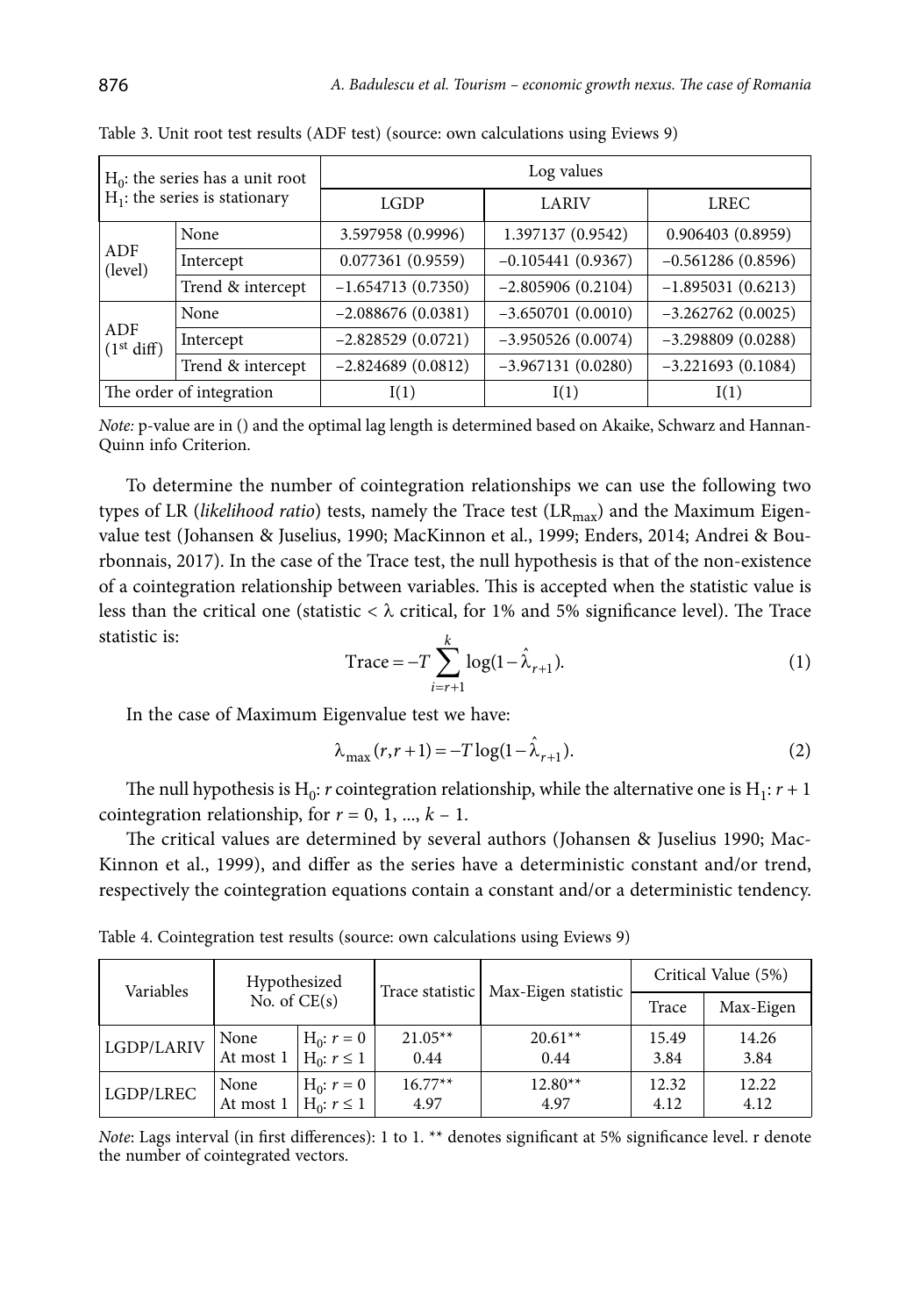Based on the Trace test statistic results and the Max-Eigen test statistic results (see Table 4), we notice that the null hypothesis of no cointegration relationship between the variables is rejected so the alternative hypothesis of at least 1 cointegration equation is accepted, at 5% significance level. As Granger (1981) and Engle and Granger (1987) state, if there is cointegration between two time series, there is a long-run effect that prevents the two time series from separating from each other.

In order to identify a possible long-run equilibrium between the variables number of ARIV, REC and GDP, we will apply the Johansen cointegration test. According to the results obtained from the Johansen-Juselius Cointegration Tests, we can decide the appropriateness of applying the vector error correction model (VECM). After normalizing the cointegrating vector to estimate the error correction model (ECM) of the dynamic structure we have (Andrei & Bourbonnais, 2017):

$$
y_t = \alpha_1 + \beta_1 x_t + \varepsilon_t,\tag{3}
$$

where:  $y_t$  – is the endogenous variable,  $x_t$  – is the exogenous variable,  $\alpha_1$ ,  $\beta_1$  – parameters,  $\varepsilon_t$  – the random variable.

The error correction term can be derived from the previous equation:

$$
EC_t = y_t - \alpha_1 - \beta_1 x_t. \tag{4}
$$

The equation becomes:

$$
\Delta y_t = a_0 + \delta E C_{t-1} + \sum a_{1j} \Delta y_{t-j} + \sum a_{2j} \Delta x_{t-j} + u_t.
$$
 (5)

In order to accomplish the system to converge to equilibrium, the adjustment coefficient should be negative in sign. A positive sign would implicate that the system diverges from the long-run equilibrium path (Greene, 2011).

#### **4. Results and discussion**

The presence of cointegration between variables indicates a long run relationship between them. Therefore, the vector error correction model (VECM) can be applied. The long run relationship between the number of international tourist arrivals (ARIV) and GDP per capita, respectively between international tourism receipts (REC) and GDP per capita for one cointegrating vector, for the case of Romania, is presented in Table 5.

The results show that the causal effect of the GDP on the ARIV and on the REC variable is significant in the long run, the estimated adjusted coefficients are statistically significant and relevant, as p-values are less than 0.05. The negative sign of this coefficients indicate that a long-run equilibrium characterizes the relationship between the mention variables. Therefore, the results confirm the first hypothesis (H1) of this study. On the other hand, with respect to the long-term causal effect of the ARIV and the REC variable on the GDP, we observe positive values which presuppose that the system deviates from the long-term equilibrium path. So, the long-term causal results show their divergence in the direction ARIV on the GDP, respectively the REC variable on the GDP. The short-run coefficients indicate convergence and significant results from GDP to the ARIV, from the REC to GDP and also from the ARIV to GDP. Regarding the short-term causal results of GDP on the REC, the short-term causal results indicate divergence and non-significant coefficients.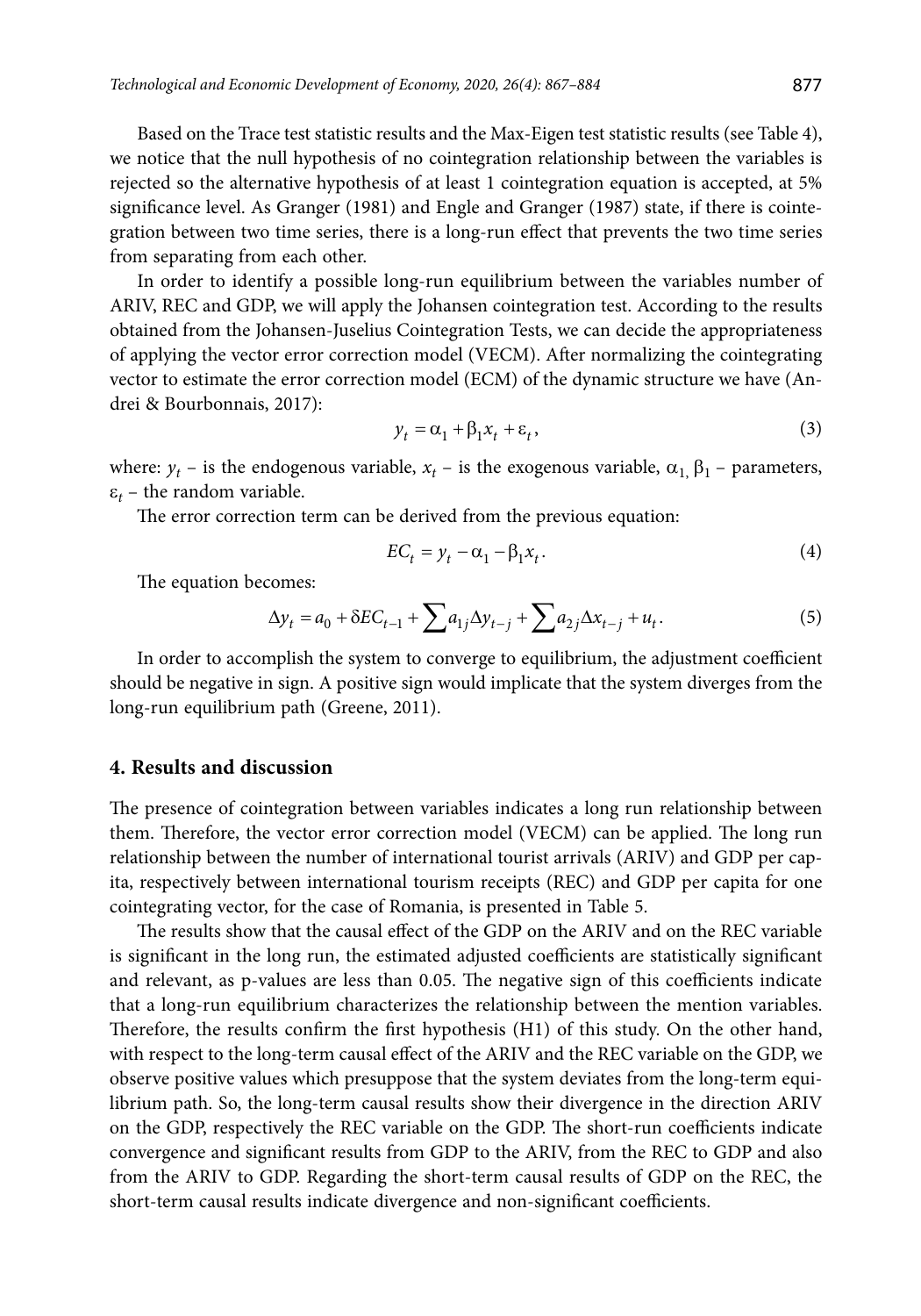| Causality<br>direction   | Error correction term<br>(ECT)<br>[t-statistic]<br>(p-value) | Short-run<br>Coefficient<br>[t-statistic]<br>(p-value) | Lag coefficient<br>[t-statistic]<br>(p-value) | F-statistic<br>$(p-value)$ |
|--------------------------|--------------------------------------------------------------|--------------------------------------------------------|-----------------------------------------------|----------------------------|
| $LARIV \rightarrow LGDP$ | $0.377509***$<br>$[2.60]$<br>(0.01)                          | $0.249224*$<br>[1.78]<br>(0.09)                        | 0.063983<br>[0.22]<br>(0.82)                  | 3.533034**<br>(0.03)       |
| $LGDP \rightarrow LARIV$ | $-1.53275***$<br>$[-5.21]$<br>(0.00)                         | $1.104846**$<br>[2.23]<br>(0.04)                       | $0.808672***$<br>[3.37]<br>(0.00)             | $9.441875***$<br>(0.00)    |
| $LREC \rightarrow LGDP$  | $0.249019**$<br>[2.32]<br>(0.03)                             | $0.095192**$<br>[2.21]<br>(0.04)                       | 0.033991<br>[0.13]<br>(0.89)                  | 3.769604**<br>(0.03)       |
| $LGDP \rightarrow LREC$  | $-0.713792***$<br>$[-3.10]$<br>(0.00)                        | 0.606842<br>[0.39]<br>(0.69)                           | 0.341433<br>$[1.34]$<br>(0.19)                | 4.573808***<br>(0.01)      |

Table 5. VECM and Granger causality tests (source: authors' estimates using Eviews 9)

*Note*: \*,\*\*,\*\*\* denotes significant at 10%, 5% and 1% significance level.

We check also the quality of the residue, namely: the normal distribution, the autocorrelation and the homoscedasticity. Thus, in the Table 6, below, we presented the probabilities of the tests associated with the three hypotheses on errors listed above.

| Models based on causality<br>direction | $H_0$ – the errors are<br>homoscedastic<br>(ARCH LM) | $H_0$ – the errors are<br>independent<br>(Breusch Godfrey LM) | $H_0$ – the errors are<br>normally distributed<br>(Jarque-Bera) |
|----------------------------------------|------------------------------------------------------|---------------------------------------------------------------|-----------------------------------------------------------------|
| $\mathsf{LARIV} \to \mathsf{LGDP}$     | 0.6947                                               | 0.4139                                                        | 0.3279                                                          |
| $LGDP \rightarrow LARIV$               | 0.8604                                               | 0.4157                                                        | 0.9717                                                          |
| $LREC \rightarrow LGDP$                | 0.1658                                               | 0.3485                                                        | 0.1585                                                          |
| $LGDP \rightarrow LREC$                | 0.7501                                               | 0.3769                                                        | 0.9186                                                          |

Table 6. The p-values of residual tests (source: authors' estimates using Eviews 9)

Given that the values of these probabilities are higher than the 5% threshold (p-value  $=$ 0.05), then the null hypothesis is accepted as valid, which validates the correct representation of the residue of the estimated models. According to the results presented in Table 6, we can affirm that the null hypothesis is accepted for all these three residual tests (ARCH LM, Breusch Godfrey LM Test and Jarque Bera), therefore, the correct representation of the residue of the estimated models is validated**.**

The results of the cointegration test show the existence of a long-run, stable equilibrium between Romania's international tourism and economic growth. The existence of long-run relationships between the development of international tourism in Romania and economic growth means that both variables, i.e. GDP and international tourism (ARIV and REC), are causally related at least in one direction. To find out the causality, we apply the Granger causality test. The long-run Granger causality from the independent variables to the dependent variable and the one-way short-term Granger causality are presented in the bellow Figure 1.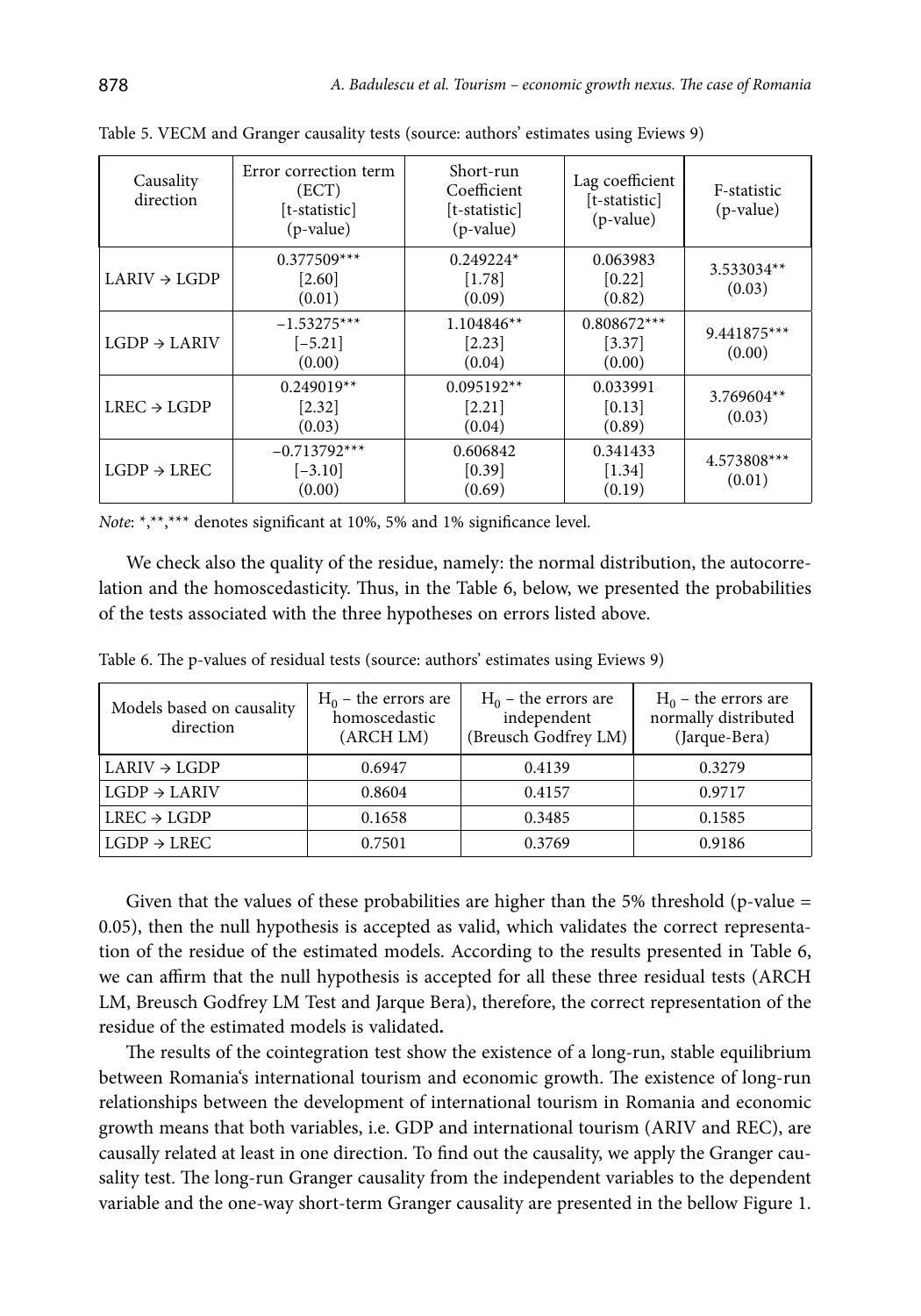

Figure 1. Granger causality relationship between GDP, ARIV and REC (source: authors' contribution)

The results indicate the existence of a long-term unidirectional Granger causality between the development of tourism and economic growth. Thus, Romania's economic growth is the cause of Granger's development of Romanian tourism, i.e. national economic growth can promote the long-term development of international touristic flows and receipts. However, the existence of the converse (the long-run influence of tourism on economic growth) is doubtful. In the short-run, we identify a unidirectional causal relationship from REC to GDP. We also find evidence of a short-term bidirectional causal relationship between the GDP and the number of international tourist arrivals (ARIV). The results confirm the third hypothesis (H3) but only in case of the GDP and ARIV.

#### **Conclusions**

This paper aims at analysing the long-run and short-run relationship between GDP and international tourist arrivals (ARIV), respectively international tourism receipts (REC) over the period 1995–2016 in Romania, using the Johansen cointegration test and Granger causality. The results show that the causal effect of the GDP on the ARIV and on the REC variable is significant in the long run and the sign of this adjustment coefficients is negative. So, the long-term causal results show their convergence in the following direction: GDP to the ARIV and GDP to the REC. As regard to the long-term causal effect of the ARIV and the REC variable on the GDP, the sign of this adjustment coefficients is positive, which presuppose that the system deviates from the long-term equilibrium path. We also study the short-run relationship between the variables. The results show that in the short-run, the causal effect of the GDP to the ARIV, of the REC to GDP and also of the ARIV to GDP, is significant. The short-term causal results of GDP on the international tourism receipts indicate divergence and non-significant coefficients.

In other words, our study highlights that, in the case of Romania, the second (i.e. growth- -led tourism – GLTH) hypothesis is confirmed on the long run (with respect to both international tourism receipt, and international tourism arrivals). On the other hand, on a short term, the tourism-led growth hypothesis (TLGH) is supported for the relationship between GDP and international tourism receipt, whereas the bidirectional causality hypothesis (BC) describes the relationship between GDP and international tourism arrivals. In terms of policy recommendations, Romania is a country wherein the ability of the tourism industry to attract tourists and international revenue (thus leading to the growth of this sector in particular, and of the economy in general) is potential rather than actual. Henceforth, on a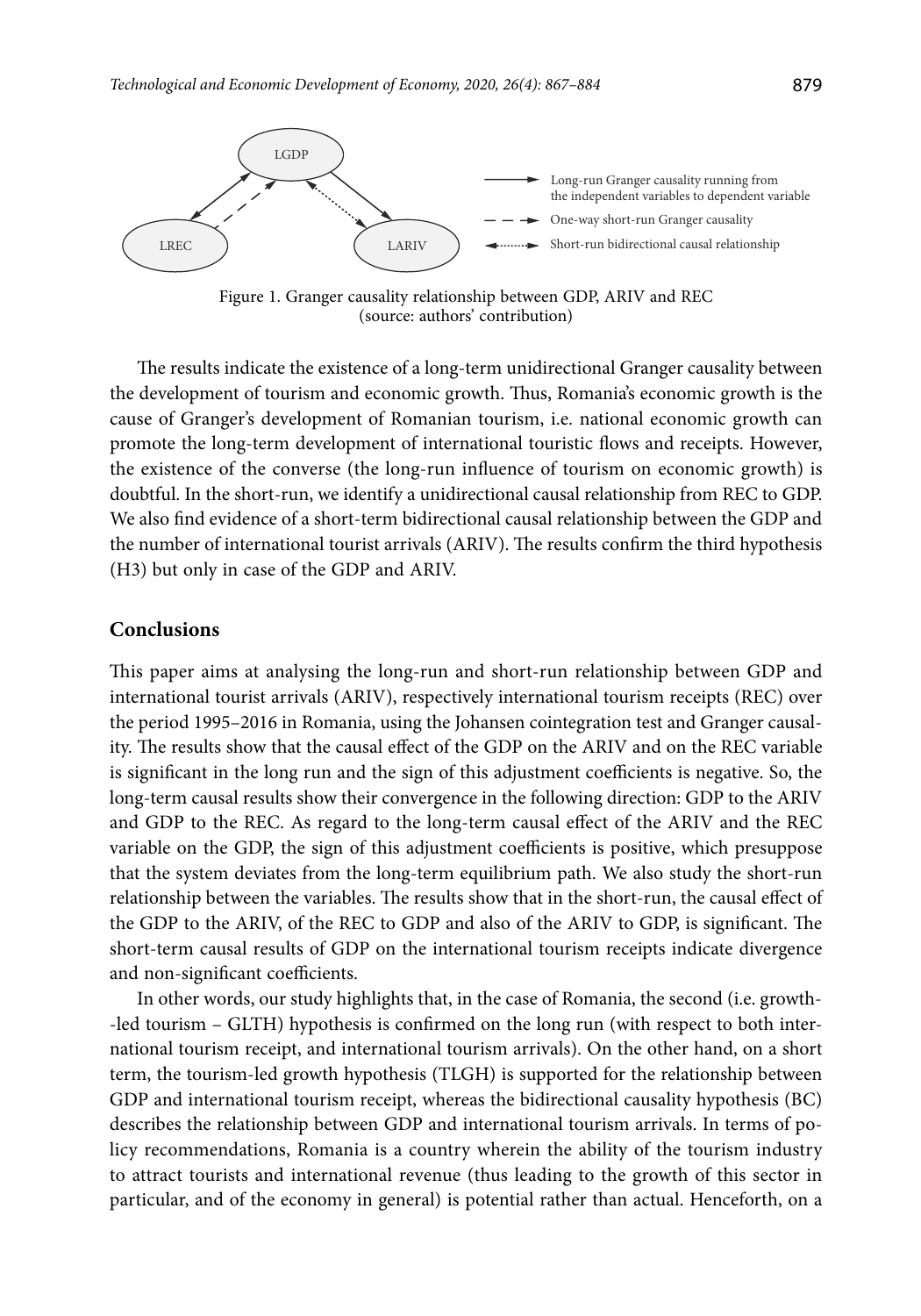short term, it is recommended to support the tourism industry (in accordance with TLGH and BC), thus supporting GDP growth. This is followed by a consistent growth of GDP, leading to long-term returns for the tourism industry (according to GLTH). For as long as sustainability is taken into account in economic development, it is expected that, in the long run, sustainable practices and their benefits become commonplace in the tourism sector as well (Mester et al., 2016).

We consider that our paper only partly confirms similar studies, which determines us to continue our research on the subject in the future, by taking into account more economic variables and influences, as well as, if possible, longer analysis timeframes. Ultimately, the most important limitation of our study is the relative short length of the time series used (which is also encountered in other analyses), since the earliest available data for the tourism indicators in Romania stem from 1995.

### **Funding**

No grants were used for the research and publication of this article.

### **Author contributions**

The paper is a result of a collaborative work. AB, DB and RS conceived the study, AB and DB reviewed the literature, DB, RS and SD did the data analysis. AB, DB and RS wrote the first draft. All authors revised the paper and prepared the final article.

### **Disclosure statement**

Authors declare they have no competing financial, professional, or personal interests from other parties.

## **References**

- Akinboade, O., & Braimoh, L. (2010). International tourism and economic development in South Africa: A granger causality test. *International Journal of Tourism Research*, *12*(2), 149–163. https://doi.org/10.1002/jtr.743
- Andrei, T., & Bourbonnais, R. (2017). *Econometrie*. Editia a doua revazuta si adaugata. Economica.
- Apergis, N., & Payne, J. (2012). Research note: Tourism and growth in the Caribbean-evidence from a panel error correction model. *Tourism Economics*, *18*(2), 449–456 https://doi.org/10.5367/te.2012.0119
- Arezki, R., Cherif, R., & Piotrowski, J. (2009). *Tourism specialization and economic development: Evidence from the UNESCO World Heritage List* (IMF WP/09/176)*.* IMF Institute and Fiscal Affairs Department. https://doi.org/10.5089/9781451873238.001
- Arslanturk, Y., & Atan, S. (2012). Dynamic relation between economic growth, foreign exchange and tourism incomes: an econometric perspective on Turkey. *Journal of Business Economics* & *Finance*, *1*(1), 30–37.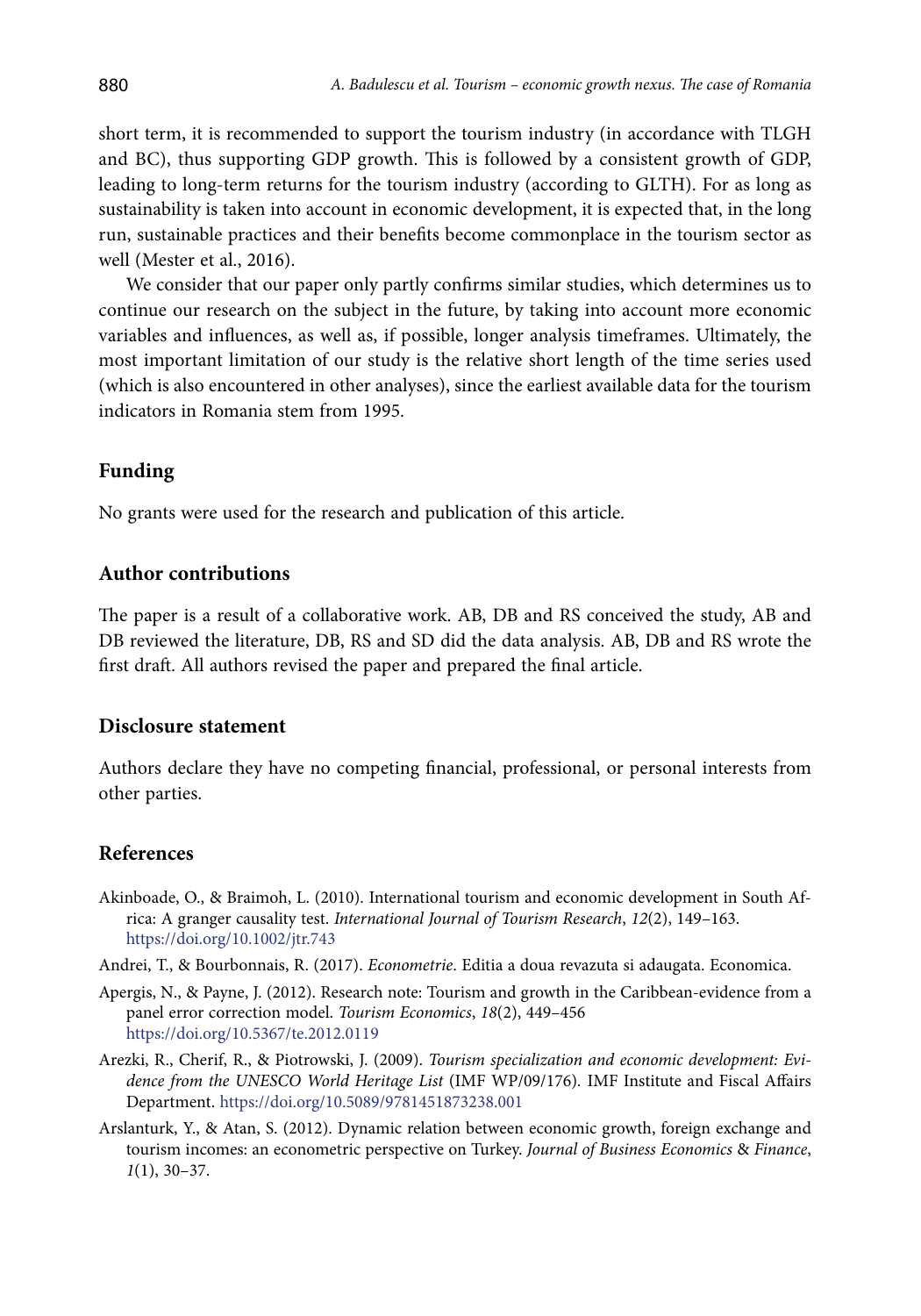- Bac, D. P., & Aksoz, E. O. (2017). Contemporary challenges for sustainable tourism a regional perspective. *Oradea Journal of Business and Economics*, *2*(2), 37–44.
- Badulescu, A., Simut, R., & Badulescu, D. (2018). The complex relationship between international tourism demand and economic growth: an analysis on Central and Eastern European economies. *Amfiteatru Economic*, *20*(Special No. 12), 935–950. https://doi.org/10.24818/EA/2018/S12/935
- Balaguer, J., & Cantavella-Jorda, M. (2002). Tourism as a long-run economic growth factor: the Spanish case. *Applied Economics*, *34*(7), 877–884. https://doi.org/10.1080/00036840110058923
- Bayramoğlu, T., & Arı, I. (2015). The relationship between tourism and economic growth in Greece economy: a time series analysis. *Computational Methods in Social Sciences*, *3*(1), 89–93.
- Bento, J. (2016). Tourism and economic growth in Portugal: an empirical investigation of causal links. *Tourism* & *Management Studies*, *12*(1), 164–171. https://doi.org/10.18089/tms.2016.12117
- Biji, E., Lilea, E., Vătui, M., & Rosca, E. (2015). Statistical analysis of the regional tourism development in the European Union. *The USV Annals of Economics and Public Administration*, *15*(2(22)), 189–199.
- Brida, J., Monterubbianesi, P., & Zapata-Aguirre, S. (2011). The impacts of tourism on economic growth and development: the case of the main Colombian destinations. *PASOS: Revista de Turismo y Patrimonio Cultural*, *9*(2), 291–303.
- Brida, J., Risso, W., & Bonapace, A. (2008, May 7–9). The contribution of tourism to economic growth: an empirical analysis for the case of Chile*.*In *Sustainable Tourism as a Factor of Local Development*, Monza, Italy. GRISS – Research Unit on Sustainable Development, University of Milano, Bicocca. <http://ssrn.com/abstract=1298404>
- Caglayan, E., Sak, N., & Karymshakov, K. (2012). Relationship between tourism and economic growth: A panel granger causality approach. *Asian Economic and Financial Review*, *2*(5), 518–529.
- Cárdenas-García, P., Sánchez-Rivero, M., & Pulido-Fernández, J. (2015). Does tourism growth influence economic development?. *Journal of Travel Research*, *54*(2), 206–221. https://doi.org/10.1177/0047287513514297
- Chou, M. (2013). Does tourism development promote economic growth in transition countries? A panel data analysis. *Economic Modelling*, *33*, 226–232. https://doi.org/10.1016/j.econmod.2013.04.024
- Cortés-Jiménez, I., Pulina, M., Riera i Prunera, C., & Artis, M. (2009). *Tourism and Exports as a means of Growth* (IREA Working Papers 200910). University of Barcelona, Research Institute of Applied Economics.
- Demiroz, D., & Ongan, S. (2005). The contribution of tourism to the long-run Turkish Economic Growth. *Ekonomický časopis* (*Journal of Economics*), *53*(9), 880–894.
- Dickey, D., & Fuller, W. (1979). Distribution of the estimators for autoregressive time series with a unit root. *Journal of the American Statistical Association*, *74*(366), 427–431. https://doi.org/10.2307/2286348
- Dogru, T., & Bulut, U. (2018). Is tourism an engine for economic recovery? Theory and empirical evidence. *Tourism Management*, *67*, 425–434. https://doi.org/10.1016/j.tourman.2017.06.014
- Dritsakis, N. (2004). Tourism as a long-run economic growth factor: An empirical investigation for Greece using causality analysis. *Tourism Economics*, *10*(3), 305–316. https://doi.org/10.5367/0000000041895094
- Durbarry, R. (2004). Tourism and economic growth: The case of Mauritius. *Tourism Economics*, *10*(4), 389–401. https://doi.org/10.5367/0000000042430962
- Eeckels, B. (2012). Tourism income and economic growth in Greece: empirical evidence from their cyclical components. *Tourism Economics*, *18*(4), 817–834. https://doi.org/10.5367/te.2012.0148
- Enders, W. (2014). *Applied econometric time series* (4 ed.). Wiley.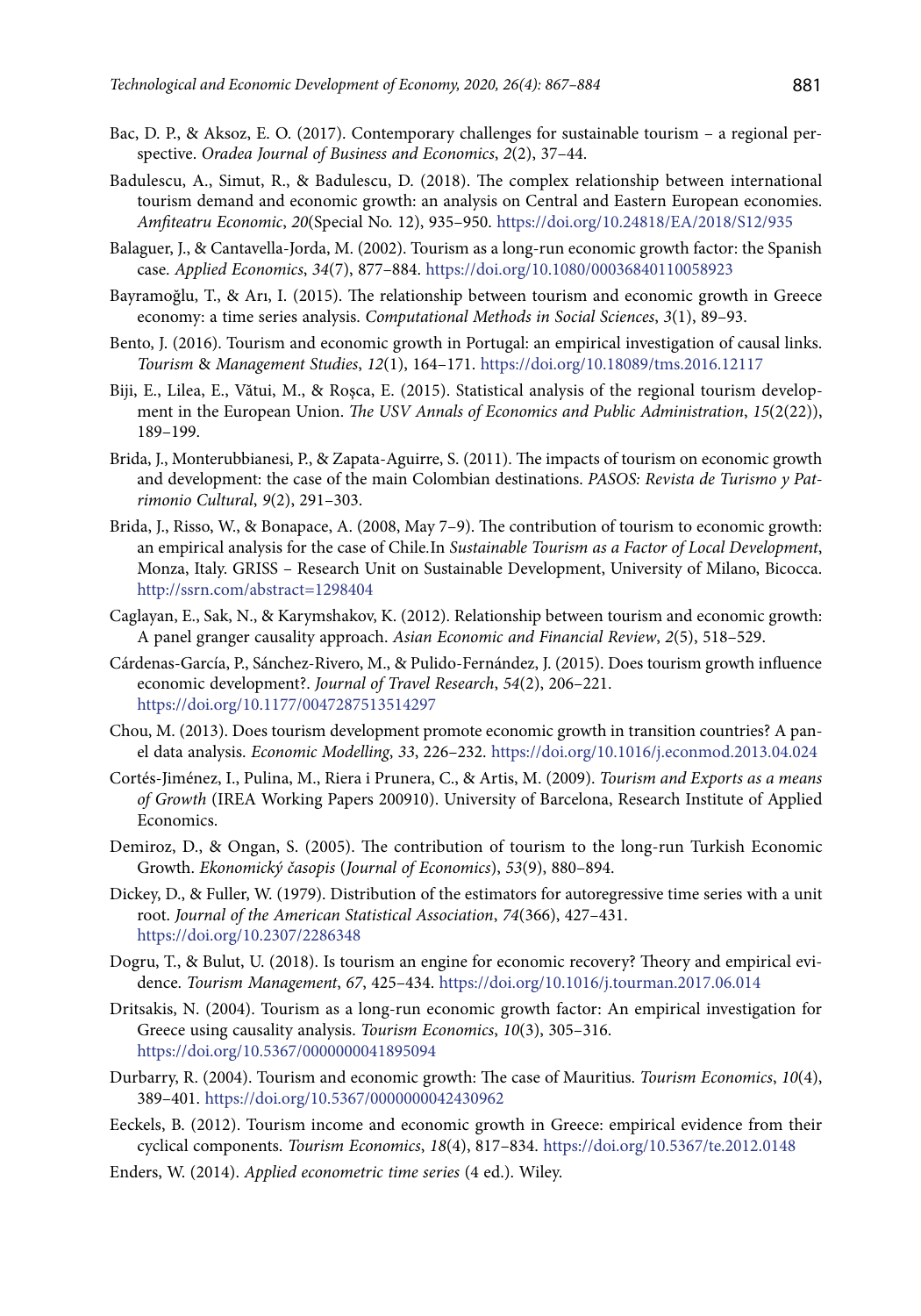- Engle, R., &, Granger, C. (1987). Co-integration and error correction: representation, estimation and testing. *Econometrica*, *55*(2), 251–276. https://doi.org/10.2307/1913236
- Fahimi, A., Akadiri, S., Seraj, M., & Akadiri, A. (2018). Testing the role of tourism and human capital development in economic growth. A panel causality study of micro states. *Tourism Management Perspectives*, *28*, 62–70. https://doi.org/10.1016/j.tmp.2018.08.004
- Granger, C. (1981). Some properties of time series data and their use in econometric model specification. *Journal of Econometrics*, *16*, 121–130. https://doi.org/10.1016/0304-4076(81)90079-8
- Greene, W. H. (2011). *Econométrie* (7 ed.). Pearson Education France.
- Gwenhure, Y., & Odhiambo, N. (2017). Tourism and economic growth: A review of international literature. *Tourism: An International Interdisciplinary Journal*, *65*(1), 33–44.
- Hye, Q., & Khan, R. (2013). Tourism-led Growth hypothesis: a case study of Pakistan. *Asia Pacific Journal of Tourism Research*, *18*(4), 303–313. https://doi.org/10.1080/10941665.2012.658412
- Jalil, A., Mahmood, T., & Idrees, M. (2013). Tourism–Growth nexus in Pakistan: Evidence from ARDL bounds tests. *Economic Modelling*, *35*(C), 185–191. https://doi.org/10.1016/j.econmod.2013.06.034
- Johansen, S. (1988). Statistical analysis of cointegrating vectors. *Journal of Economic Dynamics and Control*, *12*, 231–254. https://doi.org/10.1016/0165-1889(88)90041-3
- Johansen, S. (1991). Estimation and hypothesis testing of cointegration vectors in gaussian vector autoregressive models. *Econometrica*, *59*(6), 1551–1580. https://doi.org/10.2307/2938278
- Johansen, S., & Juselius, K. (1990). Maximum likelihood estimation and inference on cointegration with application to the demand for money. *Oxford Bulletin of Economics and Statistics*, *52*, 169–210. https://doi.org/10.1111/j.1468-0084.1990.mp52002003.x
- Kasimati, E. (2011). Economic impact of tourism on Greece's economy: Cointegration and causality analysis. *International Research Journal of Finance and Economics*, *79*, 79–85.
- Katircioglu, S. (2009a). Tourism, trade and growth: The case of Cyprus. *Applied Economics*, *41*(21), 2741–2750. https://doi.org/10.1080/00036840701335512
- Katircioglu, S. (2009b). Revising the tourism-led-growth hypothesis for Turkey using the bounds test and Johansen approach for cointegration. *Tourism Management*, *30*(1), 17–20. https://doi.org/10.1016/j.tourman.2008.04.004
- Kibara, O., Odhiambo, N., & Njuguna, J. (2012). Tourism and economic growth in Kenya: An empirical investigation. *International Business* & *Economics Research Journal* (*IBER*), *11*(5), 517–528. https://doi.org/10.19030/iber.v11i5.6970
- Kim, H., Chen, M., & Jang, S. (2006). Tourism expansion and economic development: The case of Taiwan. *Tourism Management*, *27*(5), 925–933. https://doi.org/10.1016/j.tourman.2005.05.011
- Lanza, A., & Pigliaru, F. (2000). Why are tourism countries small and fast-growing?. In A. Fossati & G. Panella, (Eds.), *Tourism and sustainable economic development* (pp. 57–69). Kluwer Academic Publishers. https://doi.org/10.1007/978-1-4615-4321-3\_3
- Lee, C. C., & Chang, C. P. (2008). Tourism development and economic growth: A closer look at panels. *Tourism Management*, *29*(1), 180–192. https://doi.org/10.1016/j.tourman.2007.02.013
- Lee, C. C., & Chien, M. S. (2008). Structural breaks, tourism development, and economic growth: Evidence from Taiwan. *Mathematics and Computers in Simulation*, *77*(4), 358–368. https://doi.org/10.1016/j.matcom.2007.03.004
- MacKinnon, J. G., Haug, A. A., & Michelis, L. (1999). Numerical distribution functions of likelihood ratio tests for cointegration. *Journal of Applied Econometrics*, *14*, 563–577. https://doi.org/10.1002/(SICI)1099-1255(199909/10)14:5<563::AID-JAE530>3.0.CO;2-R
- Martins, L., Gan, Y., & Ferreira-Lopes, A. (2017). An empirical analysis of the influence of macroeconomic determinants on world tourism demand. *Tourism Management*, *61*, 248–260. https://doi.org/10.1016/j.tourman.2017.01.008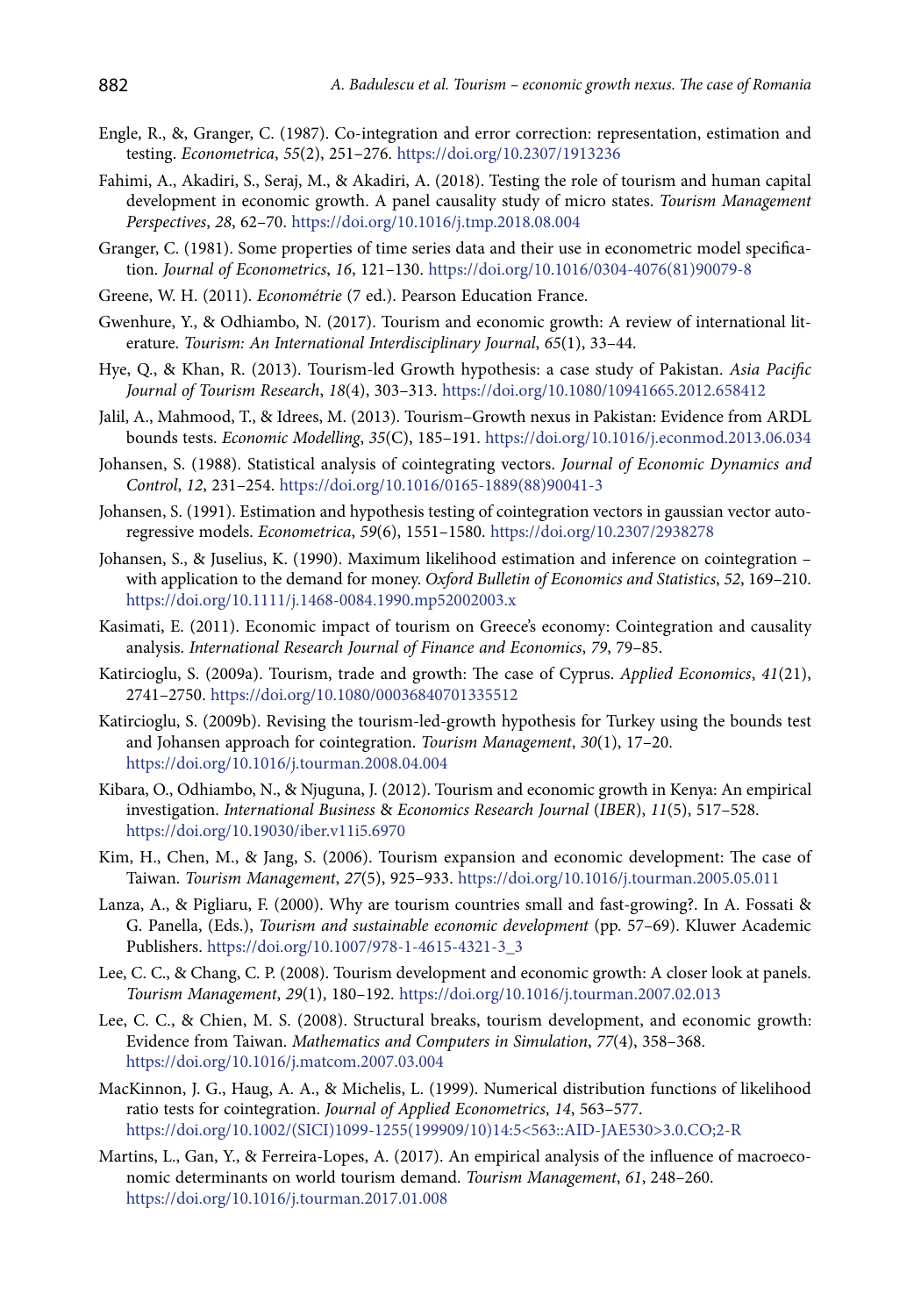Mathieson, A., & Wall, G. (1982). *Tourism: Economic*, *physical*, *and social impacts.* Longman.

- Mazilu, M., Dumitrescu, D., Marinescu, R., & Baltălungă, A. (2018). New trends in Romanian tourism in 2018. *Journal of Tourism* & *Hospitality*, *7*(4), 1–6. https://doi.org/10.4172/2167-0269.1000372
- Mester, I., Badulescu, D., Badulescu, A., Bac, D .P., Simut, R., & Sehleanu, M. (2016). Attitudes and practices concerning sustainability. A research case on Romanian tourism ventures. *Journal of Environmental Protection and Ecology*, *17*(2), 687–695.
- Mishra, P., Rout, H., & Mohapatra, S. (2011). Causality between tourism and economic growth: Empirical evidence from India. *European Journal of Social Sciences*, *18*(4), 518–527. https://doi.org/10.1353/jda.2017.0037
- Oh, C. O. (2005). The contribution of tourism development to economic growth in the Korean economy. *Tourism Management*, *26*(1), 39–44. https://doi.org/10.1016/j.tourman.2003.09.014
- Ozturk, I., & Acaravci, A. (2009). On the causality between tourism growth and economic growth: Empirical evidence from Turkey. *Transylvanian Review of Administrative Sciences*, *25*(E), 73–81.
- Payne, J., & Mervar, A. (2010). Research note: The tourism–growth nexus in Croatia. *Tourism Economics*, *16*(4), 1089–1094. https://doi.org/10.5367/te.2010.0014
- Postelnicu, C., & Dabija, D. C. (2018). Romanian tourism: Past, Present and future in the context of globalization. *Ecoforum*, *7*(1(14)).
- Rivera, M. A. (2017). The synergies between human development, economic growth, and tourism within a developing country: An empirical model for Ecuador. *Journal of Destination Marketing* & *Management*, *6*(3), 221–232. https://doi.org/10.1016/j.jdmm.2016.04.002
- Sanchez Carrera, E., Risso, W., & Brida, J. (2008). Tourism's Impact on long-run Mexican economic growth. *Economics Bulletin*, *3*(21), 1–8. https://doi.org/10.2139/ssrn.1076225
- Sánchez-Rivero, M., Pulido-Fernández, J., & Cárdenas-García, P. (2013). Tourism growth versus economic development: An analysis by multivariate techniques. In A. Matías (Ed.), *Quantitative methods in tourism economics* (pp. 235–251)*.* Physica Verlag. https://doi.org/10.1007/978-3-7908-2879-5\_13
- Schubert, S., Brida, J., & Risso, W. (2011). The impacts of international tourism demand on economic growth of small economies dependent on tourism. *Tourism Management*, *32*, 377–385. https://doi.org/10.1016/j.tourman.2010.03.007
- Sehleanu, M. (2019). Analysis of foreign participation in the share capital of companies from the counties of North-West region of Romania. *Oradea Journal of Business and Economics*, *4*(1), 7–16.
- Sequeira, T., & Nunes, P. (2008). Does tourism influence economic growth? A dynamic panel data approach. *Applied Economics*, *40*(18), 2431–2441. https://doi.org/10.1080/00036840600949520
- Škrabić Perić, B., & Vidović, Ž. (2017). Heterogeneous panel granger causality between GDP and tourism in 11 EU members in Central and Southeastern Europe. *Eastern European Business and Economics Journal*, *3*(1), 6–27.
- Surugiu, C., Frent, C., & Surugiu, M. (2009). Tourism and its impact upon the Romanian economy: An input-output approach. *Analele Stiintifice ale Universitatii "Alexandru Ioan Cuza" din Iasi*, *Stiinte Economice*, *LVI*, 355–376.
- Surugiu, C., & Surugiu, M.-R. (2013). Is the tourism sector supportive of economic growth? Empirical evidence on Romanian tourism. *Tourism Economics*, *19*(1), 115–132. https://doi.org/10.5367/te.2013.0196
- Surugiu, C., & Surugiu, M. R. (2015). Tourism as backer for regional development. A real deal or just another hope?. *EuroEconomica*, *34*(1).
- Tang, C., & Jang, S. (2009). The tourism-economy causality in the United States: A sub-industry level examination. *Tourism Management*, *30*(4), 553–558. https://doi.org/10.1016/j.tourman.2008.09.009